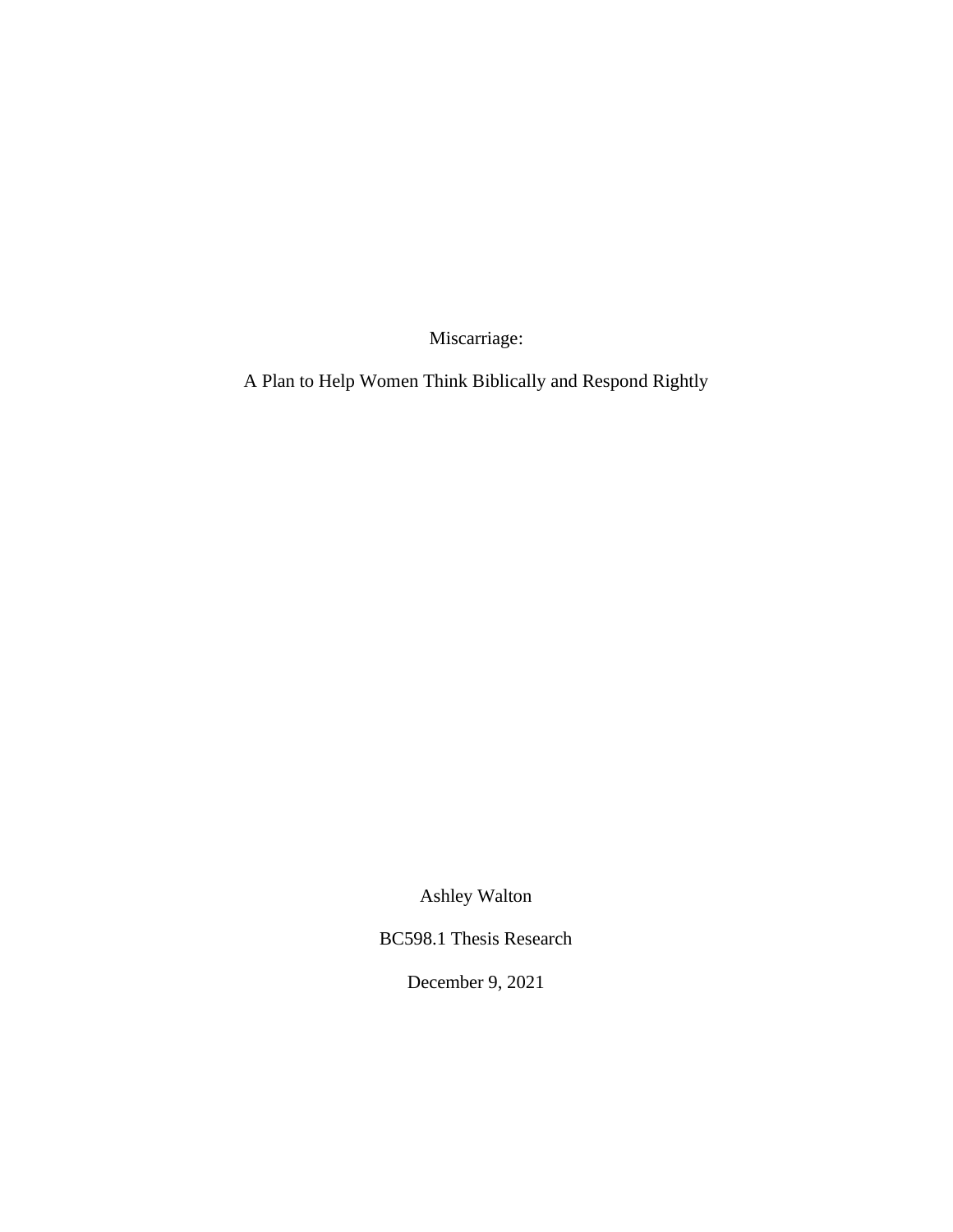# **Contents**

| <b>ABSTRACT</b>                                             | iv             |
|-------------------------------------------------------------|----------------|
| I. INTRODUCTION                                             | $\mathbf{1}$   |
| <b>Purpose Statement</b>                                    | $\mathbf{1}$   |
| <b>Intended Audience and Scope</b>                          | 3              |
| Definition of Terminology                                   | 3              |
| <b>Research Terminology</b>                                 | $\overline{4}$ |
| II. DEFINING THE PROBLEM                                    | 5              |
| The Uniqueness of Miscarriage Grief                         | 5              |
| Minimization of Loss                                        | 6              |
| <b>Responses to Miscarriage</b>                             | $\overline{7}$ |
| Responses of the Heart                                      | 9              |
| <b>III. HEALING THE WORLD'S WAY</b>                         | 10             |
| The Diagnosis of Major Depressive Disorder                  | 10             |
| Talk Therapy (CBT and IPT)                                  | 11             |
| The Reproductive Story (TRS) (A Combination of CBT and IPT) | 12             |
| IV. HEALING THROUGH CHRIST                                  | 14             |
| Grief                                                       | 14             |
| Heavenly Comfort (God's Tender Care for Your Child)         | 16             |
| God's Sovereignty and Providence                            | 17             |
| God's Love, Wisdom, Goodness, and the Cross                 | 18             |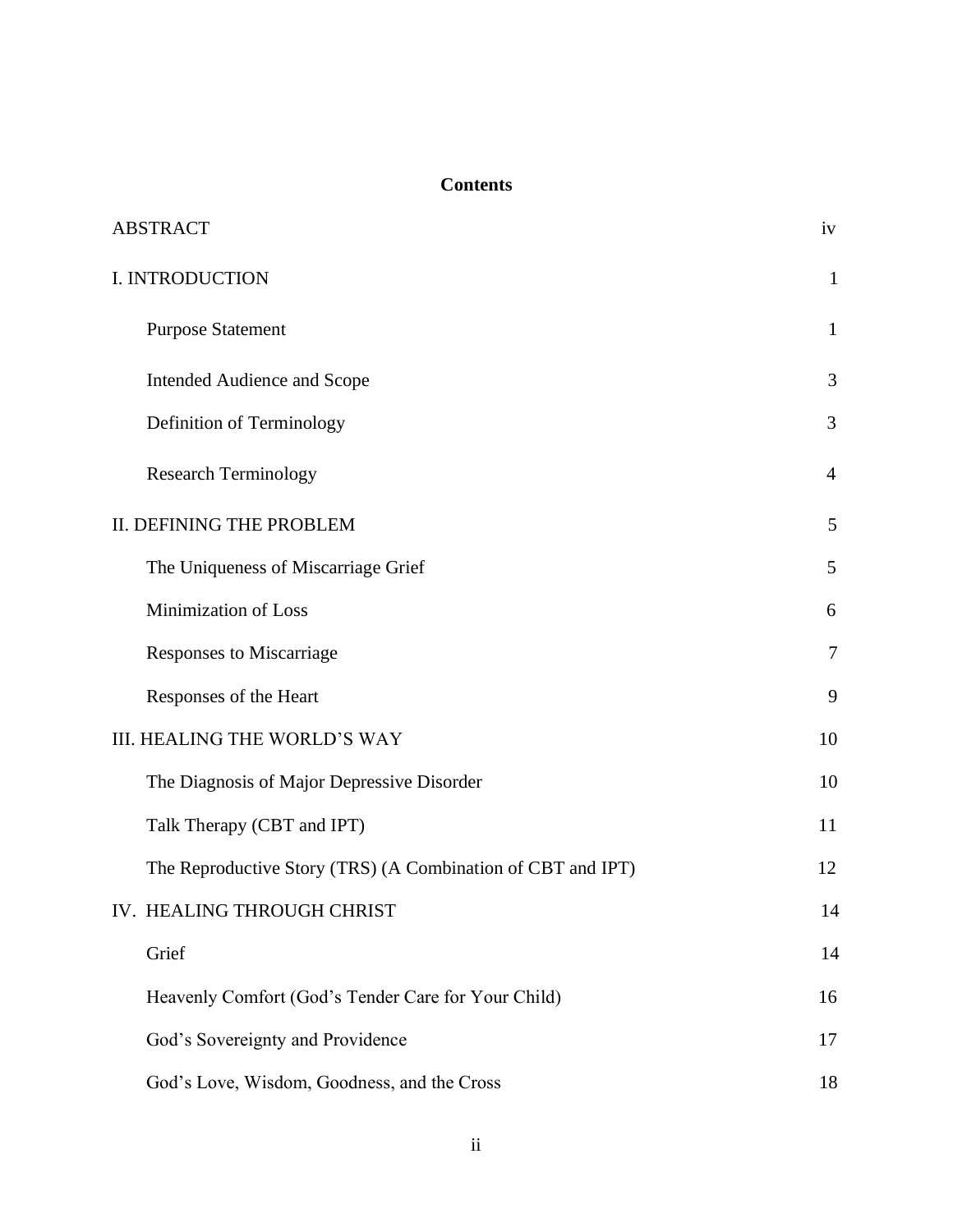| V. MANIFESTATIONS OF THE HEART       | 19 |
|--------------------------------------|----|
| Desire of the Heart                  | 19 |
| Despair                              | 20 |
| <b>Bitterness</b>                    | 22 |
| Worry and the Link to Control        | 23 |
| VI. A COUNSELING PLAN                | 25 |
| Hope in Christ and His Word          | 25 |
| Addressing the Heart                 | 27 |
| Healing in God's Purposes for Trials | 29 |
| VII. CONCLUSION                      | 31 |
| <b>BIBLIOGRAPHY</b>                  | 33 |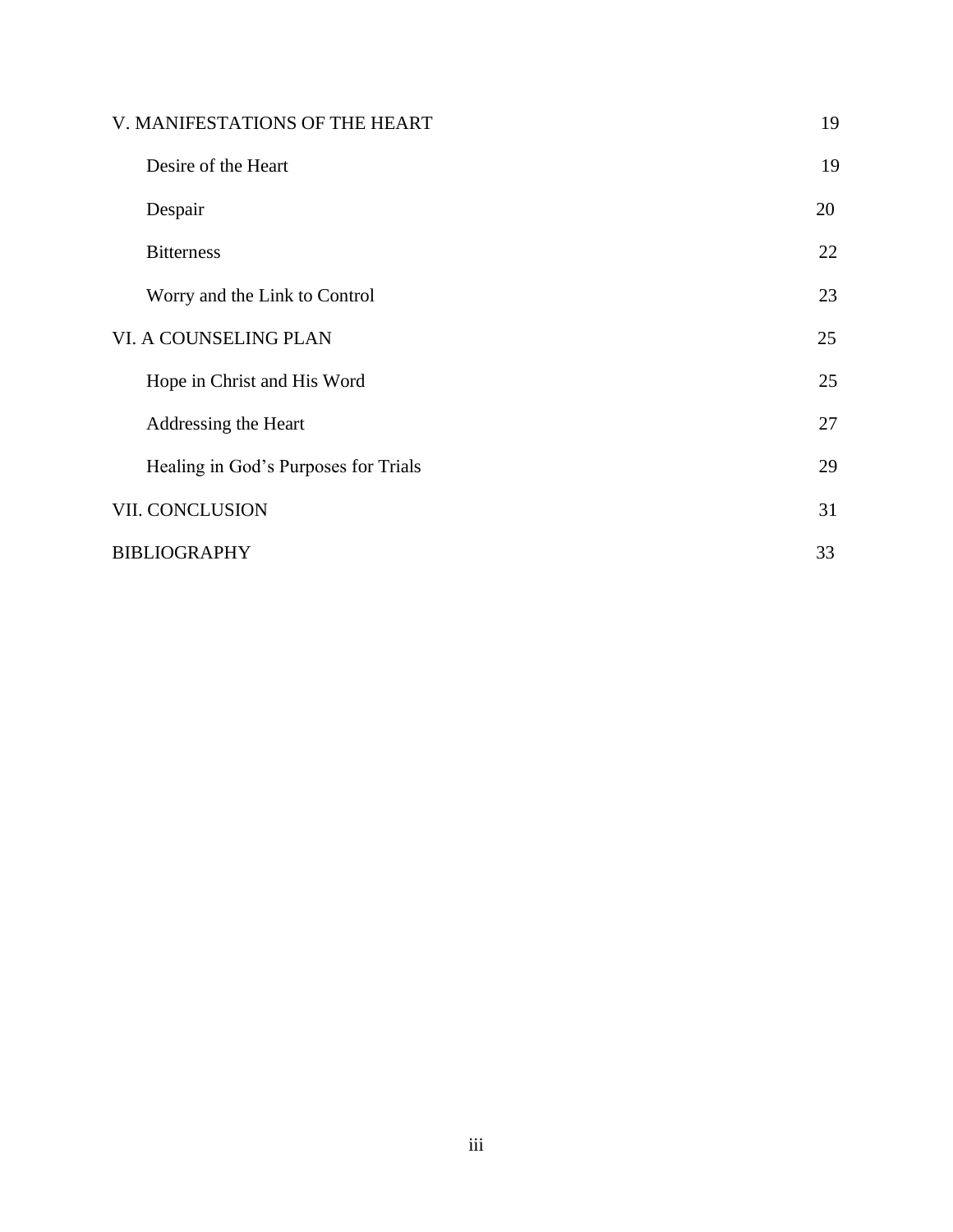## **Abstract**

| Title:   | Miscarriage: A Plan to Help Women Think Biblically and Respond Rightly                                |
|----------|-------------------------------------------------------------------------------------------------------|
| Author:  | <b>Ashley Walton</b>                                                                                  |
| Degree:  | Master of Arts in Biblical Counseling                                                                 |
| Date:    | December 2021                                                                                         |
| Advisor: | Dr. Stuart Scott                                                                                      |
|          | $\odot$ (Ashley Walton, 2021), permission is granted for non-profit educational use; any reproduction |

or modification should include this statement.

Miscarriage is a staggeringly common form of infant loss touching one in four pregnancies. This type of loss can be unexpected and unpreventable, sometimes resulting in confusion, helplessness, shame, guilt, and many more emotions. Biblical counselor's and Christian women could benefit from a resource that aims to help women think and respond to miscarriage in a God-glorifying way by pointing to the hope found in Christ and His sufficient Word.

This thesis research aims to identify common heart issues associated with miscarriage suffering and to look to God's Word for hope, healing, and a solution to those issues. T secondary aims were to expose the hopelessness in the world's healing techniques, elevate the sufficiency of Scripture, and supply a counseling plan to biblical counselors.

Most of the research was conducted through library searches in the Bible, books, journals, and websites. A small portion of the research was conducted through a survey on miscarriage experiences and long and short-term responses. Finally, three interviews were conducted to gain a detailed insight on heart themes and reactions to miscarriage.

Common felt sentiments experienced with miscarriage are identified as feelings of isolation, disappointment, and frustration with the human body's frailty. Common heart responses associated with losing a baby in utero are despair, bitterness, and worry.

While the world encourages seeking hope from within oneself, the Bible points us to unwavering hope found through Jesus Christ and His Word. Through Jesus, we are given salvation, newness of life, eternal hope, and an end to sin and its consequences. From God's Word, we learn how Christ can identify with all our suffering. Through careful and diligent study and application of God's Word, a woman can renew her mind and set her desires and affections on Christ, which uproots despair, bitterness, and worry. Finally, thinking about trials and their purposes biblically encourages sanctification and brings glory to God.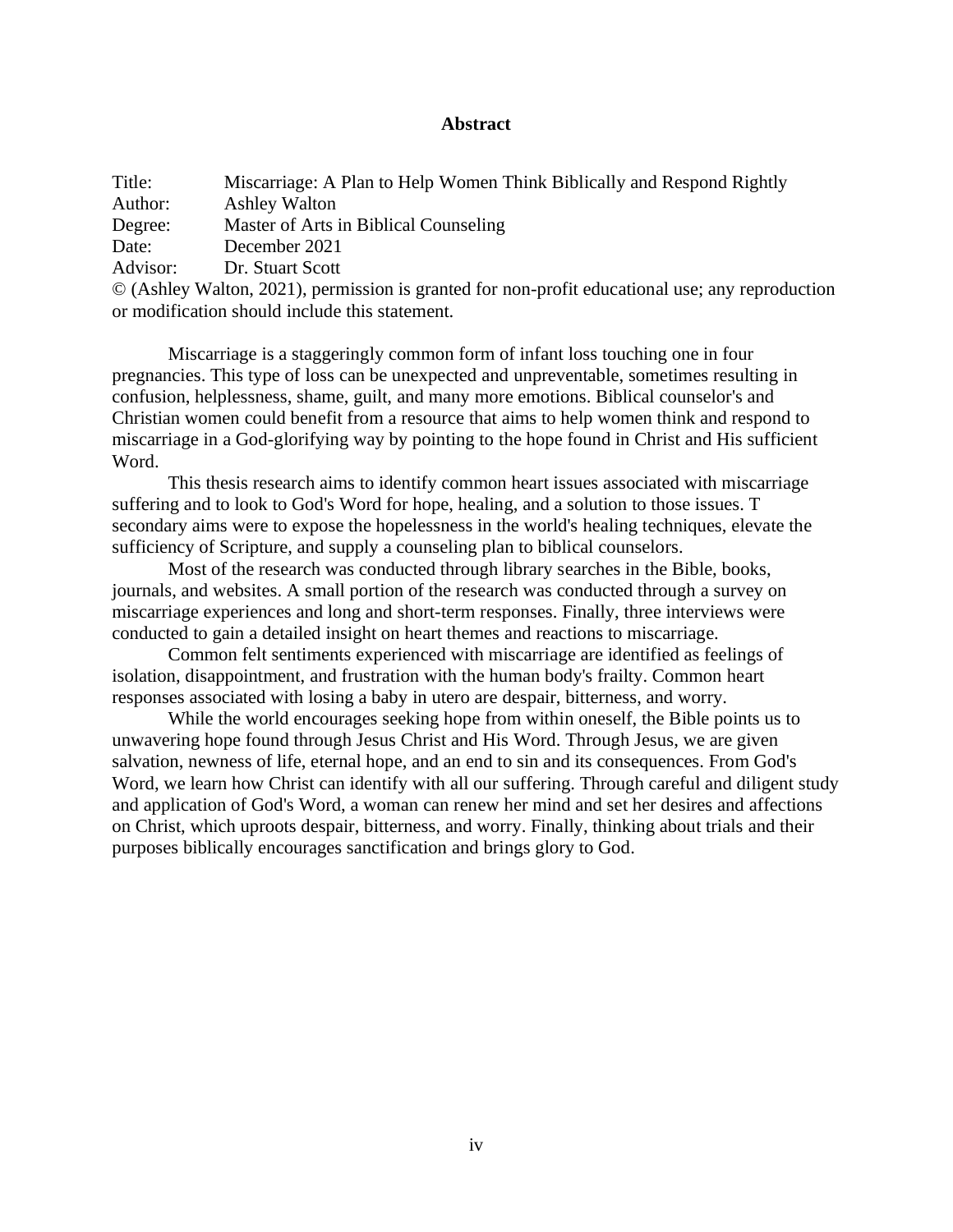#### I. Introduction

#### A. Purpose Statement

- 1. The purpose of this thesis is to help women who have experienced miscarriage to think and respond to this tragedy in a way that would honor God, provide healing, and facilitate sanctification. A biblical counselor can use this thesis to minister hope and healing to a woman hurting from miscarriage or by a sufferer of miscarriage as a tool to point her to Christ, the only source of true hope and comfort.
- 2. This thesis serves as a means for biblical counselors in the church to understand miscarriage grief, challenges, and the road to healing so they may be equipped to minister truth and comfort from God's Word to these hurting women. The church must be prepared to offer love and compassion while pointing women to the hope of Christ through His Word.
- 3. The nature of miscarriage and several personal, cultural, and perceptual factors can lead a woman to minimize the loss of her child. Helping women to think rightly about grief and the nature of their loss will help them appropriately deal with their grief.
- 4. The experience of miscarriage varies between women and even among pregnancies. In turn, how women respond to miscarriage differs and directly impacts their grieving process and worship of Christ. Identifying common responses to pregnancy loss paves the path to assessing these responses in light of

1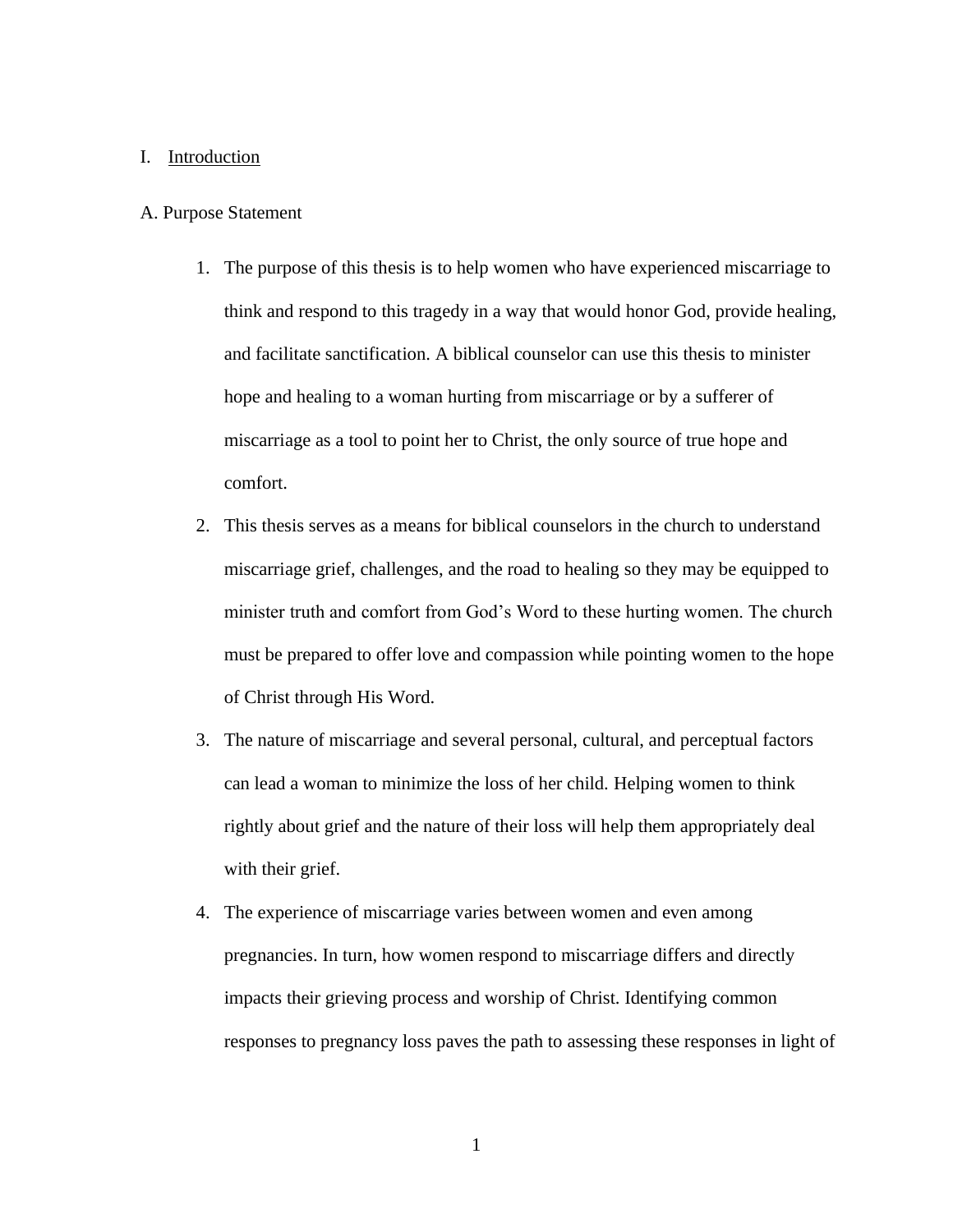the truths of Scripture. Examination of the heart (in light of Scripture) is essential for a woman to glorify God and grow spiritually (Prov 4:23).

- 5. To highlight the sufficiency of Scripture in addressing the loss of a child through miscarriage (2 Tim 3:16-17). This will be done by first examining three secular methods of viewing and treating women who have lost a baby to miscarriage. These psychological therapies may make accurate observations about sadness after a miscarriage and offer helpful techniques on the road to healing, but they neglect to provide women with purpose and hope in their pregnancy loss.
- 6. Developing a biblical perspective on suffering gives women experiencing miscarriage hope and provides meaning and purpose to their trial. Death and suffering are a reality in our fallen world (Rom 6:23; Jn 16:33). The world tries to escape sorrow and death, but God can use these horrible realities for the good of those who love Him (Rom 8:28).
- 7. Through our hurt, we can come to know God better, draw closer in communion with Him, and experience healing and hope through Jesus.<sup>1</sup> Coming to know more of the sufferings of Christ, a woman can identify with the suffering of Christ, and give her burden to Jesus, resting in the peace that transcends all understanding (Matt 11:28-30; Phil 3:10, 4:7).
- 8. To identify and address the manifestations of the heart that the trial of miscarriage is prone to reveal. As part of the process of sanctification, suffering can serve as a means of bringing forth remains of the sinful nature to make us more holy

<sup>&</sup>lt;sup>1</sup> Joni Eareckson Tada, and Steven Estes, When God Weeps: Why Our Sufferings Matter to the Almighty (Grand Rapids, Michigan: Zondervan, 1997), 19-20.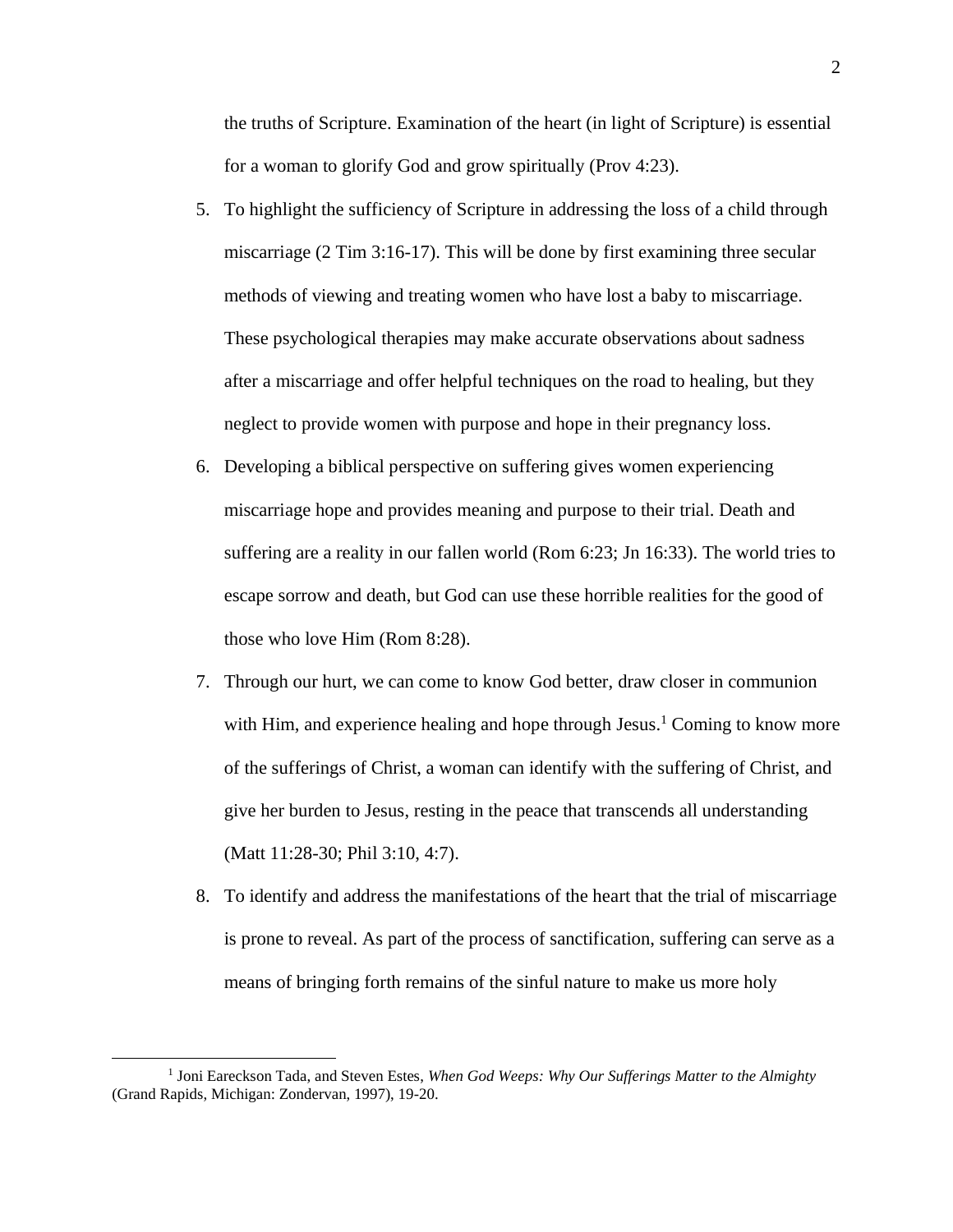$(Heb12:11).$ <sup>2</sup> Through the Scriptures, despair, bitterness, and wrorry will be addressed.

- B. Intended Audience and Scope
	- 1. This thesis is designed to address biblical counselors within the church desiring to know more about miscarriage suffering and how to help women through this time of sadness. The audience could also be women who have or are experiencing miscarriage and desire to learn more about thinking and responding rightly to this sorrow.
	- 2. There are many experiences of miscarriage and components that complicate the grieving process. This thesis does not address every question, experience, response, and challenge. Instead, it aims to point women to Christ and the teaching of His Word, so they may think about and respond to miscarriage in a God-glorifying way.
- C. Definition of Terminology
	- 1. Miscarriage- The secular world defines a miscarriage as the spontaneous loss of a fetus or embryo resulting in the loss of a pregnancy.<sup>3</sup> A Christian should view a miscarriage as the unforeseen death of a child in the womb, resulting in the loss of a pregnancy.

<sup>2</sup> Heath Lambert, A Theology of Biblical Counseling: The Doctrinal Foundations of Counseling Ministry (Grand Rapids, Michigan: Zondervan, 2016), 266.

<sup>&</sup>lt;sup>3</sup> Heidi Murkoff and Sharon Mazel, *What to Expect When You're Expecting*, 5<sup>th</sup> ed (New York: Workman Publishing, 2016), 582.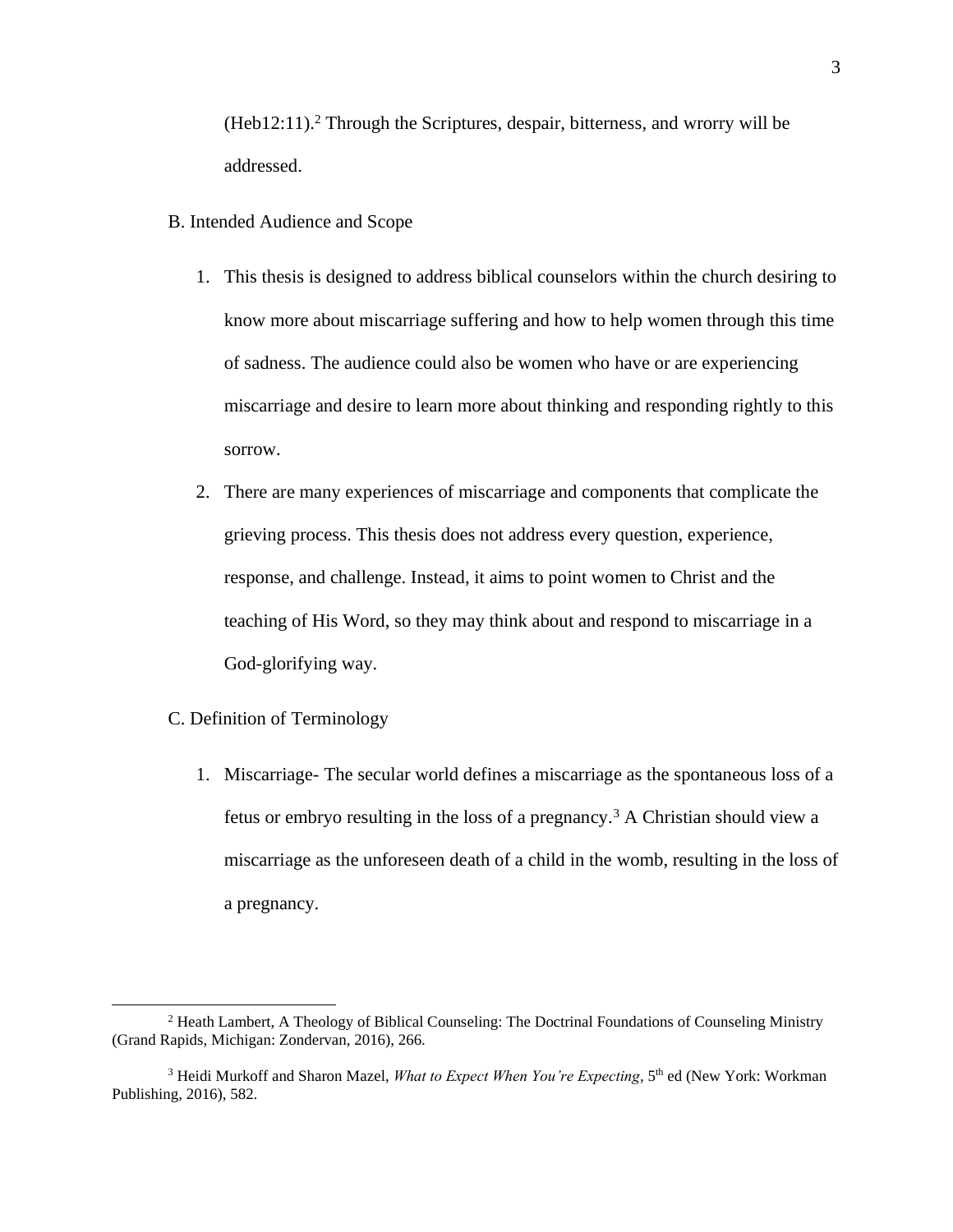- 2. Major Depressive Disorder- A diagnosis given to an individual exhibiting at least five of the listed symptoms most days for a minimum of two weeks.<sup>4</sup> These symptoms include: unexplained sadness, decreased interest in and little pleasure from daily activities, increased or decreased appetite resulting in weight loss or gain, insomnia or hypersomnia, psychomotor agitation or retardation, fatigue and lack of energy, feelings of worthlessness, preoccupation with guilt, diminished ability to think and concentrate, recurring thoughts of death.<sup>5</sup>
- 3. Despair- To have no hope in such a way that an individual gives up.<sup>6</sup>
- 4. Bitterness- To be angry, enraged or infuriated. <sup>7</sup> Deuteronomy 29:18 describes bitterness as something that roots itself, spreads, and is poisonous.<sup>8</sup>
- 5. Control- Is to have power over someone or somethings behaviors so that one can obtain a desired outcome.<sup>9</sup>

## D. Research Methodology

1. The bulk of the research will come from books, internet searches, and journal articles.

<sup>4</sup> Marshall Asher and Mary Asher, *The Christian's Guide to Psychological Terms*, 2nd ed (Bemidji, Minn.: Focus Pub., 2014, 2004), 110.

<sup>5</sup> Marshall Asher and Mary Asher, *The Christian's Guide to Psychological Terms*, 110.

<sup>6</sup> John R. Kohlenberger III and James A. Swanson, *The Strongest Strong's Exhaustive Concordance of the Bible* (Grand Rapids, Michigan: Zondervan Publishing, 2001), 2998.

<sup>7</sup> Kohlenberger III and Swanson, *The Strongest Strong's Exhaustive Concordance of the Bible*, 4843.

<sup>8</sup> John MacArthur, *The MacArthur Study Bible* (United States of America: Thomas Nelson, Inc, 2006), 287.

<sup>9</sup> *Merriam- Webster Dictionary Online*, "control," accessed October 13, 2021, https://www.merriamwebster.com/dictionary/control.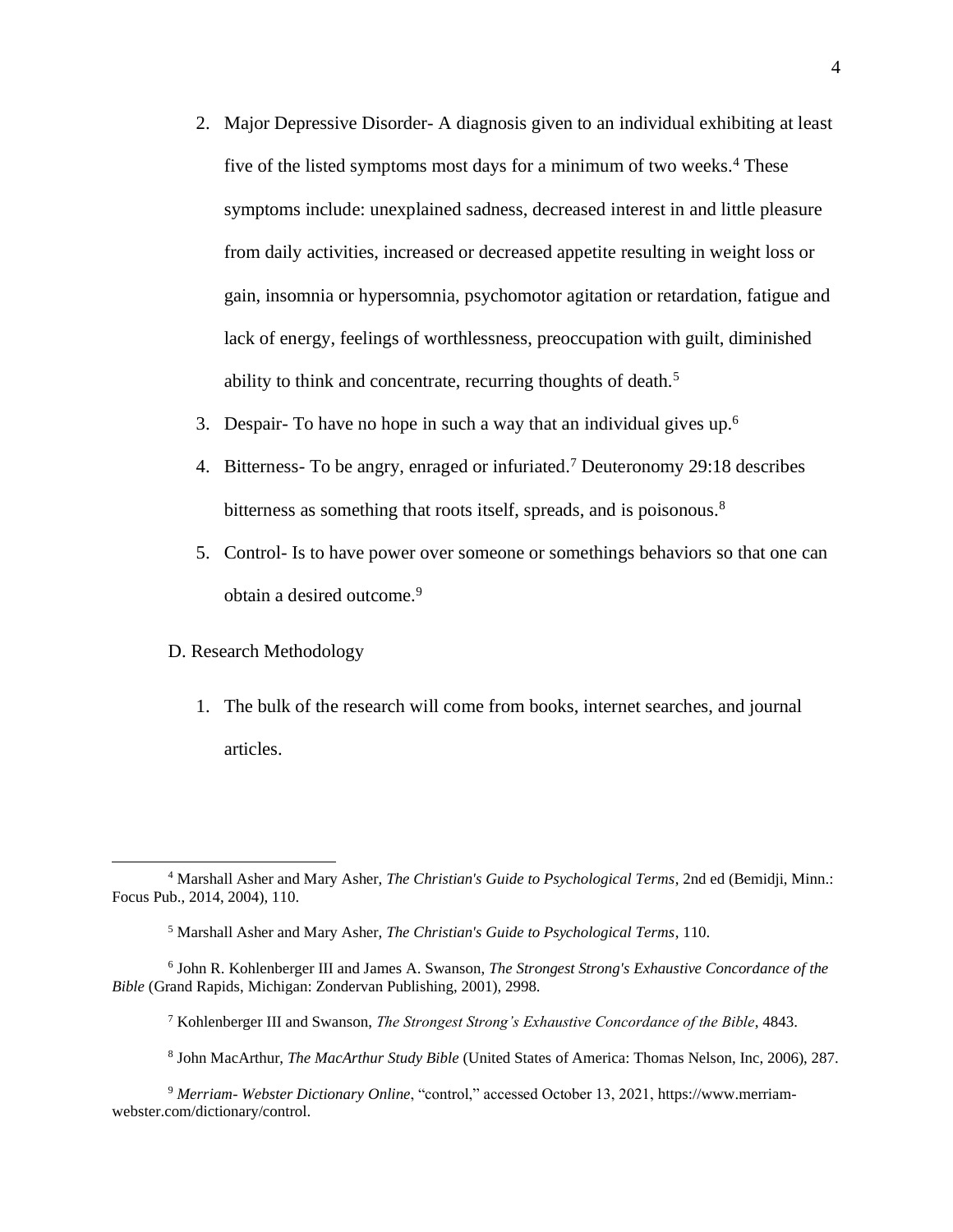2. Data on common heart themes struggles will be collected through three interviews and a questionnaire handed out at two churches and amongst my personal friends.

### II. Defining the Problem

This section will look at the unique factors of miscarriage that contribute to downplaying the grief experienced, typical responses to the trial of miscarriage, and how these responses impact the grieving process and reveal the worship of the heart.

#### A. The Uniqueness of Miscarriage Grief

1. While miscarriage is a common experience, it is not always openly discussed, which can contribute to a sense of aloneness.<sup>10</sup> There are several reasons women may not talk about their experience with miscarriage. These factors can isolate women and their partners as they grieve.

2. Unlike other types of loss, women mourning the loss of a baby in utero mourn over a child they have not known. In addition, a mother grieves the loss of an envisioned future with the lost child.<sup>11</sup>

3. The physical circumstances around miscarriage are unique within themselves. The physical factors, timing, duration, and experience of miscarriage are different between each woman and each miscarriage.<sup>12</sup>

4. Currently, there seems to be but a handful of biblical resources addressing the topic of miscarriage. There are many resources addressing grief, sorrow, and suffering but do not address the unique components of miscarriage. Biblical counselor's and women who

<sup>10</sup> Stephanie Green, *Miscarriage: You Are Not Alone* (Greensboro, NC: New Growth Press, 2014), 6-7.

<sup>11</sup> Green, *Miscarriage*, 5-6.

<sup>&</sup>lt;sup>12</sup> Heidi Murkoff and Sharon Mazel, *What to Expect When You're Expecting*, 5<sup>th</sup> ed, (New York: Workman Publishing, 2016), 584-592.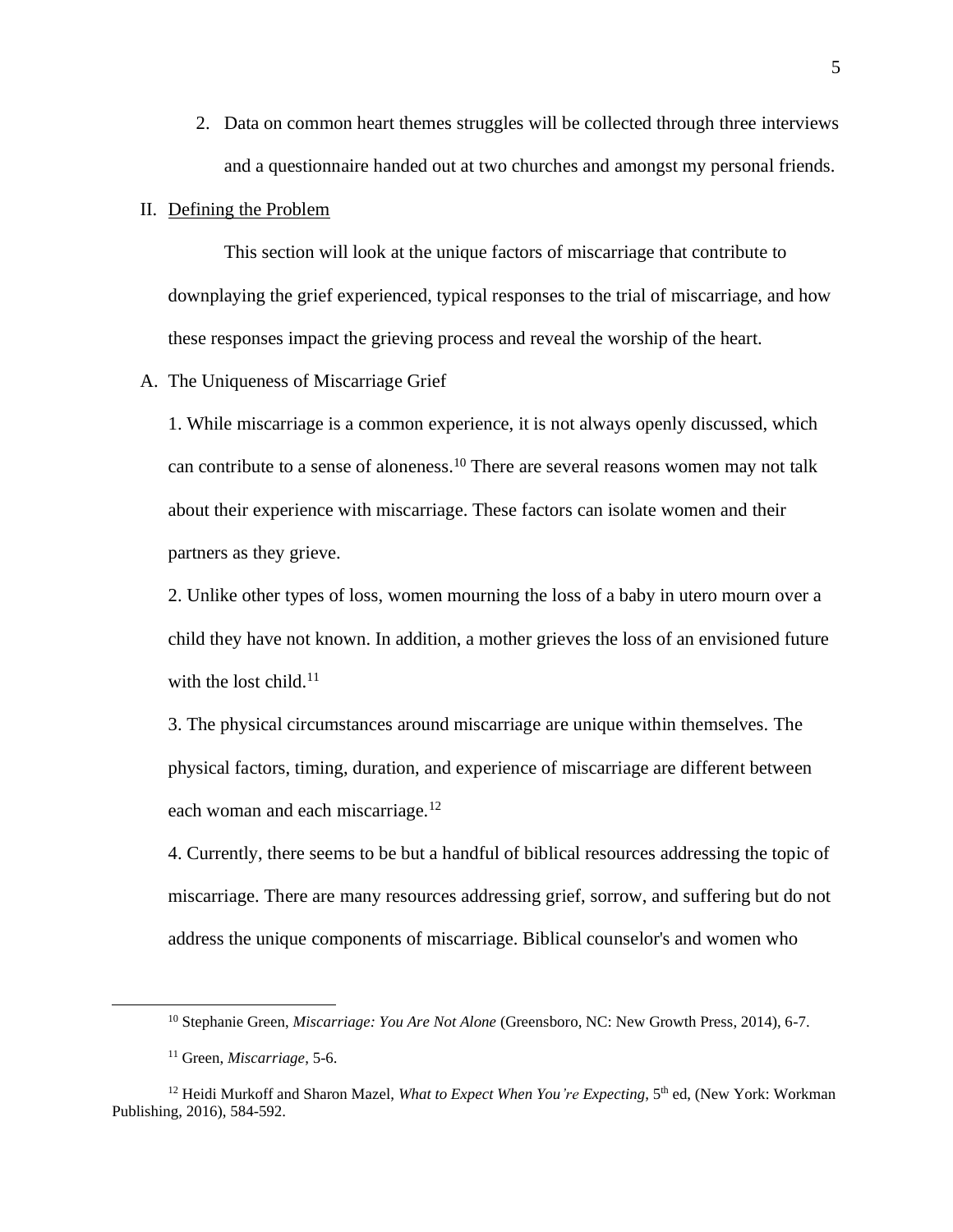desire to think and respond rightly about miscarriage may benefit from a resource that can point them to the Scriptures and offer some Biblical application on topics relevant to miscarriage.

## B. Minimization of Loss

- 1. Undervaluing of unborn life diminishes the significance of the loss of a baby in the womb. [Should I Get An Abortion? | Information to Help You Decide](https://www.plannedparenthood.org/learn/abortion/considering-abortion)  [\(plannedparenthood.org\)](https://www.plannedparenthood.org/learn/abortion/considering-abortion) notes; one in four American women will have had an abortion by the time they are forty-five years of age. Further, in Canadian law, abortion is legal at all stages of pregnancy, right up until birth, according to [Legal Abortion in Canada –](https://abortionincanada.ca/history/legal-abortion-in-canada/) [Love4Life.ca by AbortioninCanada.ca.](https://abortionincanada.ca/history/legal-abortion-in-canada/) Even in the secular definition of miscarriage, the baby lost is referred to as a fetus or embryo.<sup>13</sup> The undervaluing of life, especially life in the womb, perpetuates a notion that the death of a child in the womb is insignificant.
- 2. The values of North American culture directly impact what is deemed an appropriate response to the death of a child in the womb, even the degree and length of a proper grieving duration.<sup>14</sup> The criteria for Major Depressive Disorder (a common diagnosis after miscarriage)<sup>15</sup> outline what is deemed as inappropriate and appropriate responses to sorrow. According to the Diagnostic Statistical Manual, anyone experiencing a minimum of five of the listed symptoms of sadness for two weeks is diagnosed with Major

<sup>13</sup> Murkoff and Mazel, *What to Expect When You're Expecting* 582.

<sup>14</sup> Allan V. Horwitz and Jerome C. Wakefield, *The Loss of Sadness: How Psychiatry Transformed Normal Sorrow Into Depressive Disorder* (New York: Oxford University Press, 2007), 44-45.

<sup>15</sup> Jennifer E. Johnson, Ann Back Price, Jennifer Chienwen Kao, Karen Fenandes, Robert Stout, Robyn L. Gobin, & Caron Zlotnick, "Interpersonal Psychotherapy (IPT) for Major Depression Following Perinatal Loss: a Piot Randomized Controlled Trial," *Women's Mental Health* 19 (2016): 851. doi:10.1007/s00737-016-0625-5.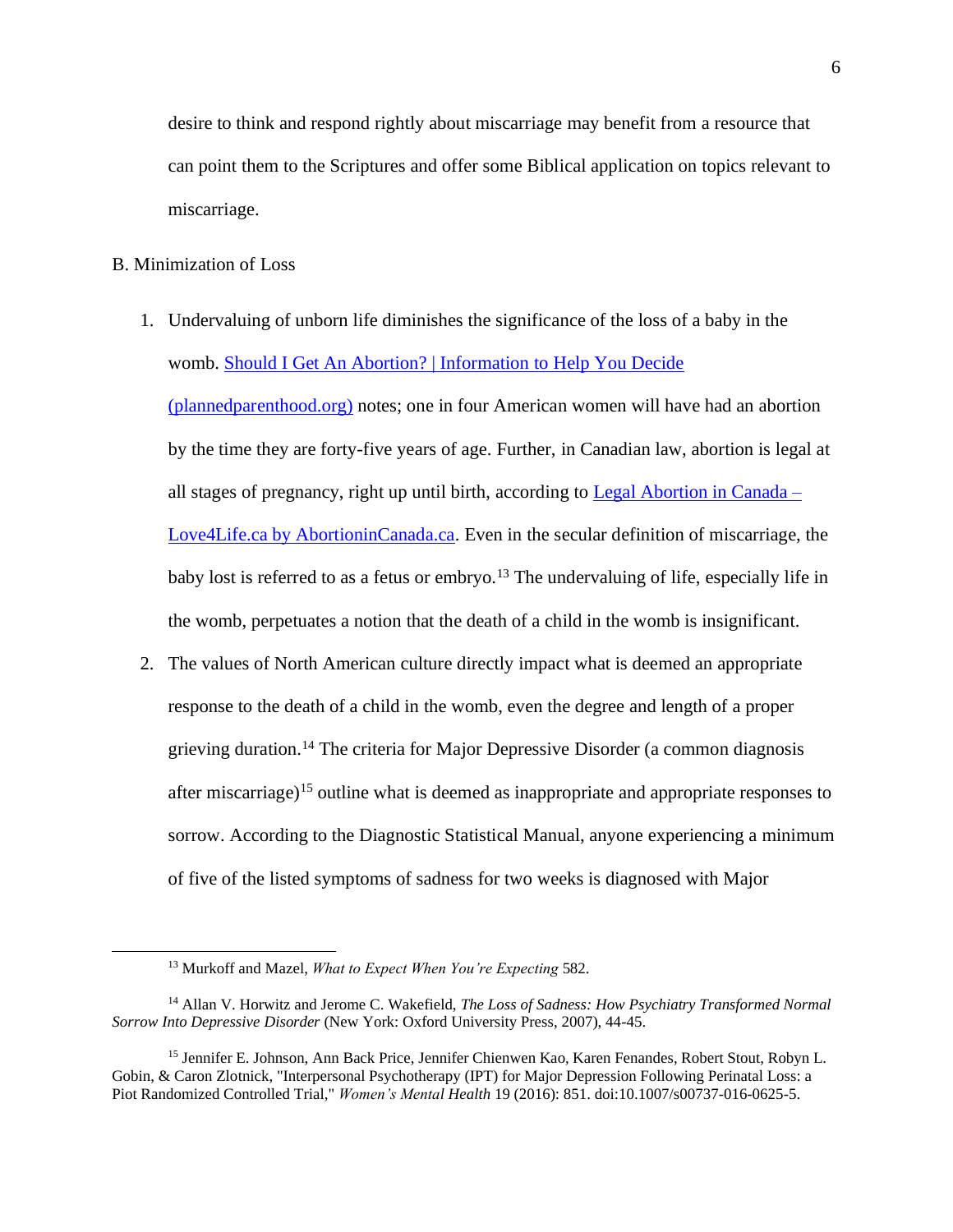Depressive Disorder.<sup>16</sup> The criteria deeming appropriate duration and response to sorrow downplay the significance of the death of a child in the womb.

- 3. Sometimes the responses or lack thereof response to one's experience with miscarriage can minimize pregnancy loss.<sup>17</sup> People may try to extend comfort through comments that can be perceived as insensitive ("well, at least you know you can get pregnant" or "at least you already have children" or "God is sovereign"). Unfortunately, while these comments may be intended to comfort, they can trivialize the grief.
- 4. Different grieving styles of fathers can give the impression that their felt loss is not as significant as the mothers. Some women may be confused or upset by how their husbands displayed grief after losing their baby.<sup>18</sup>

# C. Responses to Miscarriage

1. There are many ways women may respond to miscarriage. The following looks at general observations about responses to miscarriage and what may be some of the driving factors influencing these responses.

a) Some women experience sadness coupled with peace.<sup>19</sup> Many of these women, while grieved, can rest in the sovereignty and goodness of God. These women seek comfort and hope in the assurance of God's will for their and their child's

<sup>&</sup>lt;sup>16</sup> Marshall and Mary Asher, The Christian's Guide to Psychological Terms, 110-111.

<sup>17</sup> Green, *Miscarriage*, 7.

<sup>18</sup> Ashley Walton, Miscarriage Survey Data, October 11, 2021.

<sup>&</sup>lt;sup>19</sup> Ashley Walton, Miscarriage Survey, October 11, 2021; Miscarriage Interviews, September-October 2021.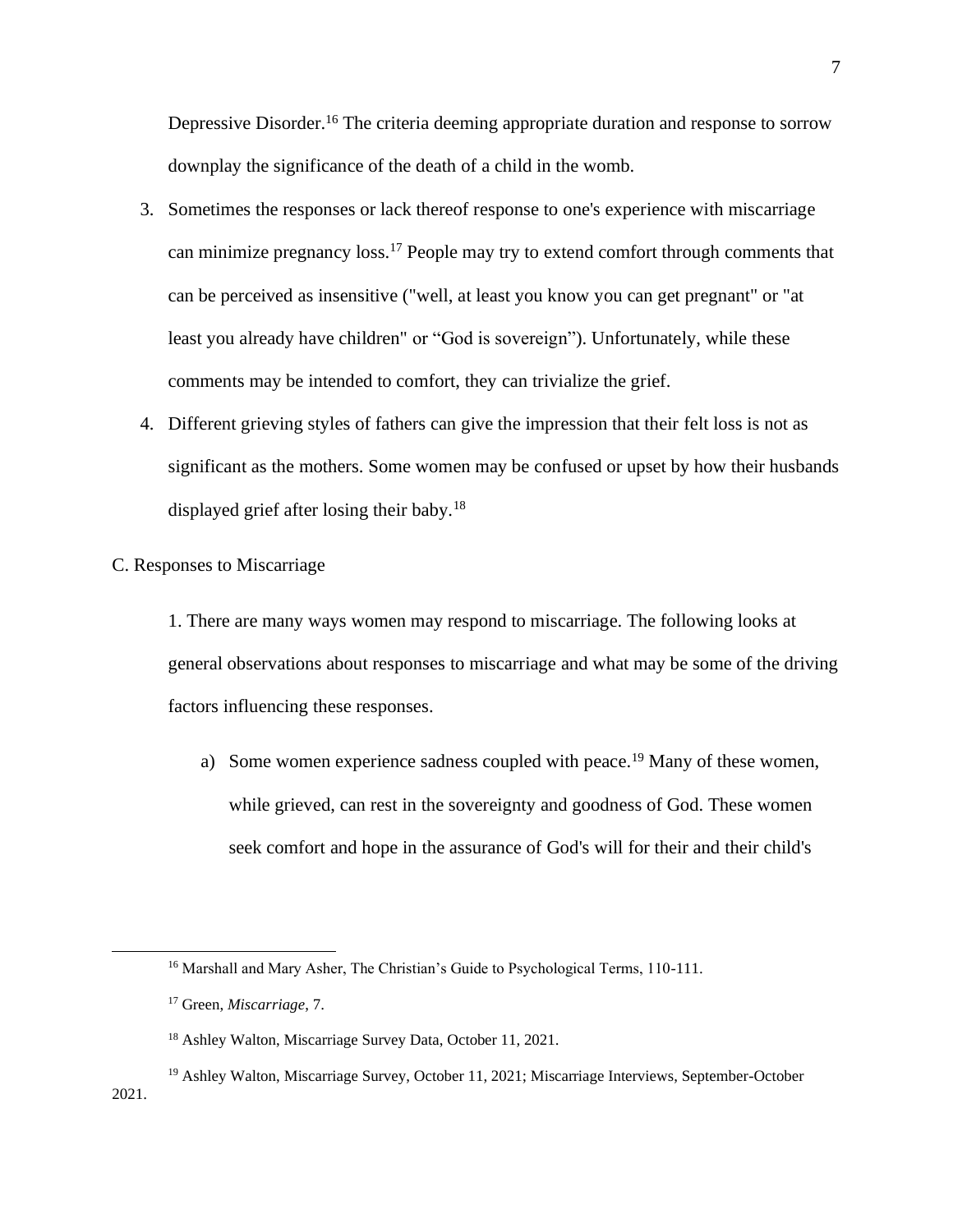lives. Grieved for a time, these women seem to return to normal living within due time.

- b) Some allow sadness to turn into despair.<sup>20</sup> These women may carry guilt and shame related to their loss as if they or their body is somehow responsible for the miscarriage.<sup>21</sup> When sadness turns into despair, withdrawing from God and others, neglecting daily responsibilities, and being consumed with worry, are common among other depressive behaviors.<sup>22</sup>
- c) Other women experience confusion and react to miscarriage with bitterness. Miscarriage can come as a complete surprise for some or can be a drawn-out physical process, resulting in confusion and shock.<sup>23</sup> When emotions and unbiblical thinking are left free to rule the heart, the temptation to become bitter towards God can also be experienced.<sup>24</sup>

<sup>&</sup>lt;sup>20</sup> Heather C. Trepal, Suzanne Gibson Semivan, and Mary Caley-Bruce, "Miscarriage: A Dream Interpreted," Journal of Creativity in Mental Health 1, no. 3/4 (2005): 160, doi:10.1300/J456v01n03\_10.

<sup>&</sup>lt;sup>21</sup> Teske Vance, *Embracing Hope: Comfort and Encouragement after Miscarriage* (Focus on the Family, 2017), 4.

<sup>&</sup>lt;sup>22</sup> Marshall and Mary Asher, The Christian's Guide to Psychological Terms, 110.

<sup>23</sup> Miscarriage Association, *Your Feelings After Miscarriage* (Wales, New England: 2020), 2.

<sup>&</sup>lt;sup>24</sup> Sue Nicewander with Jodi Jewell, "Walking Through the Dark Valley of Miscarriage," Journal of Biblical Counseling 24, no. 1 (Winter 2006): 55-56, https://www.ccef.org/jbc\_article/walking-through-the-darkvalley-of-miscarriage/.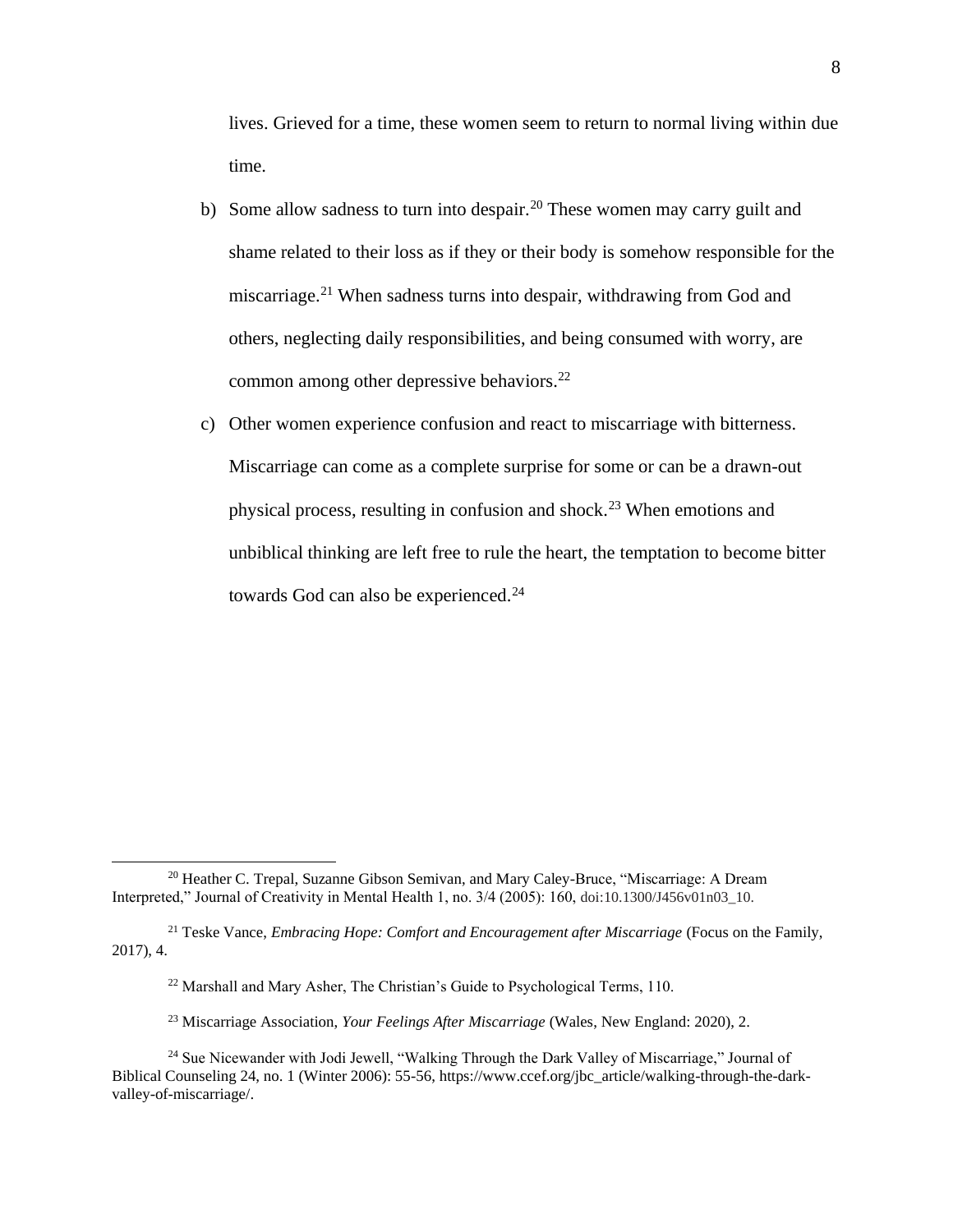- d) Some women experience anxiety related to the uncertainties of their fertility future. <sup>25</sup> These women may experience a general sense of doom about actual or imagined events and may feel their worrisome thoughts are uncontrollable.<sup>26</sup>
- D. Responses and the Heart
	- 1. Every person is created to worship (Rom 1:18-32), and worship is directly related to how a woman responds to the event of a miscarriage. If the human heart is not worshiping God, it worships some created thing (Rom 1:23-25). The affection of our heart determines how we respond to our experience (Prov 4:23).<sup>27</sup>
	- 2. When hardships like the loss of a baby, hopes, and dreams come along, they test the authenticity of one's faith  $(1$  Pet 1:6-7).<sup>28</sup> Trials reveal whether we love God or the things of the world.<sup>29</sup> When we are stripped of earthly blessings, our response exposes whether we desire God or the gifts He gives to us.<sup>30</sup>
	- 3. The emotion of sadness is not in itself sinful. Our Lord Jesus experienced the emotion of sadness, sorrow, or grief (Jn 11:32-36; Mk 14:34). Jesus even declared that those who mourn were blessed and would be comforted (Matt 5:4). Ecclesiastes 3:4 reminds us that there is an appointed time to weep and mourn. While it is not sinful to be sad, sadness can

<sup>&</sup>lt;sup>25</sup> Johnna Nynas, Puneet Narang, Murali K. Kolikonda, and Steven Lippmann, "Depression and Anxiety Following Early Pregnancy Loss: Recommendations for Primary Care Providers," *Prim Care Companion CNS Disord* 17, no. 1 (January 2015): doi:10.4088/PCC.14r01721.

<sup>26</sup> Marshall and Mary Asher, The Christian's Guide to Psychological Terms, 14.

<sup>27</sup> Paul David Tripp, *Instruments in the Redeemer's Hands: People in Need of Change Helping People in Need of Change* (Phillipsburg, New Jersey: P&R Publishing, 2002), 67.

<sup>28</sup> Heath Lambert, *A Theology of Biblical Counseling: The Doctrinal Foundations of Counseling Ministry*  (Grand Rapids, Michigan: Zondervan, 2016), 265.

 $29$  Lambert, A Theology of Biblical Counseling, 265.

<sup>30</sup> Ibid.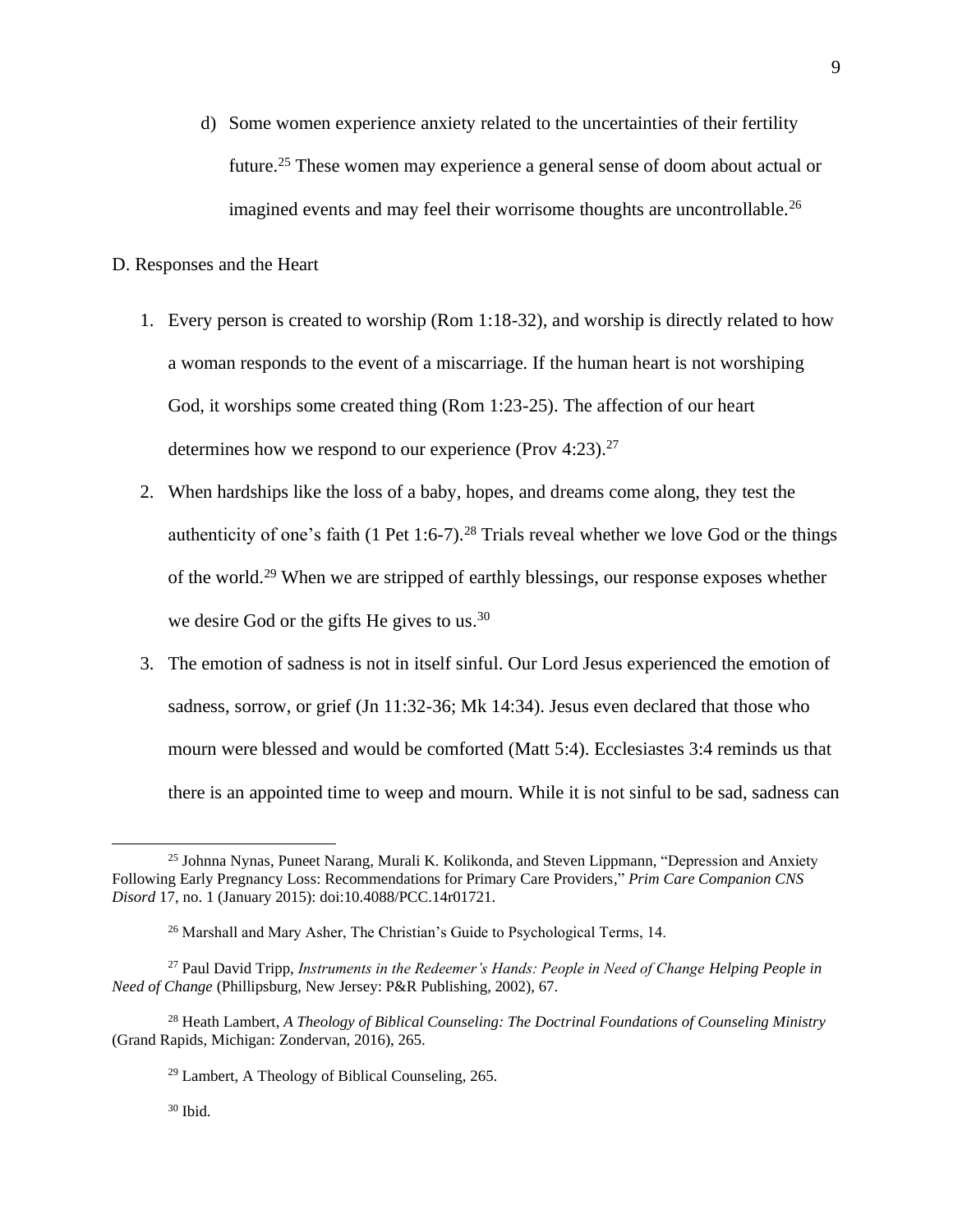become sinful if a woman uses her sorrow as an excuse to become hopeless, bitter, and/or worrisome.

4. A woman's beliefs and thoughts regarding God, suffering, and life make the grieving process profitable or destructible. Proverbs 4:23 tells us to guard our hearts because from it flow the springs of life. Wrong beliefs and thinking about God, and suffering, coupled with idolatrous desires, can lead a woman to despair, become bitter, and worry. We can allow suffering to conform us more into the image of Christ, or we can allow it to harden our hearts and turn us away from God (Phil 3:8-11).

# III. Healing the World's Way

This section will look at the most common diagnosis given to mothers after a miscarriage and three forms of secular treatment used to help women cope with miscarriage grief.

A. The Diagnosis of Major Depressive Disorder

- 1. A common diagnosis given to a mother grieving after pregnancy loss is Major Depressive Disorder (MDD).<sup>31</sup> A diagnosis of MDD is more likely if a person has experienced a significant loss.<sup>32</sup>
- 2. A woman who experiences a minimum of five out of eleven criteria symptoms every day for at least two weeks is diagnosed with a major depressive episode.<sup>33</sup> The symptoms

<sup>31</sup> Johnson, Price, Kao, Fernandes, Stout, Gobin, & Zlotnick. "Interpersonal Psychotherapy (IPT) for Major Depression Following Perinatal Loss, 851.

<sup>32</sup> Marshall and Mary Asher, The Christian's Guide to Psychological Terms, 110.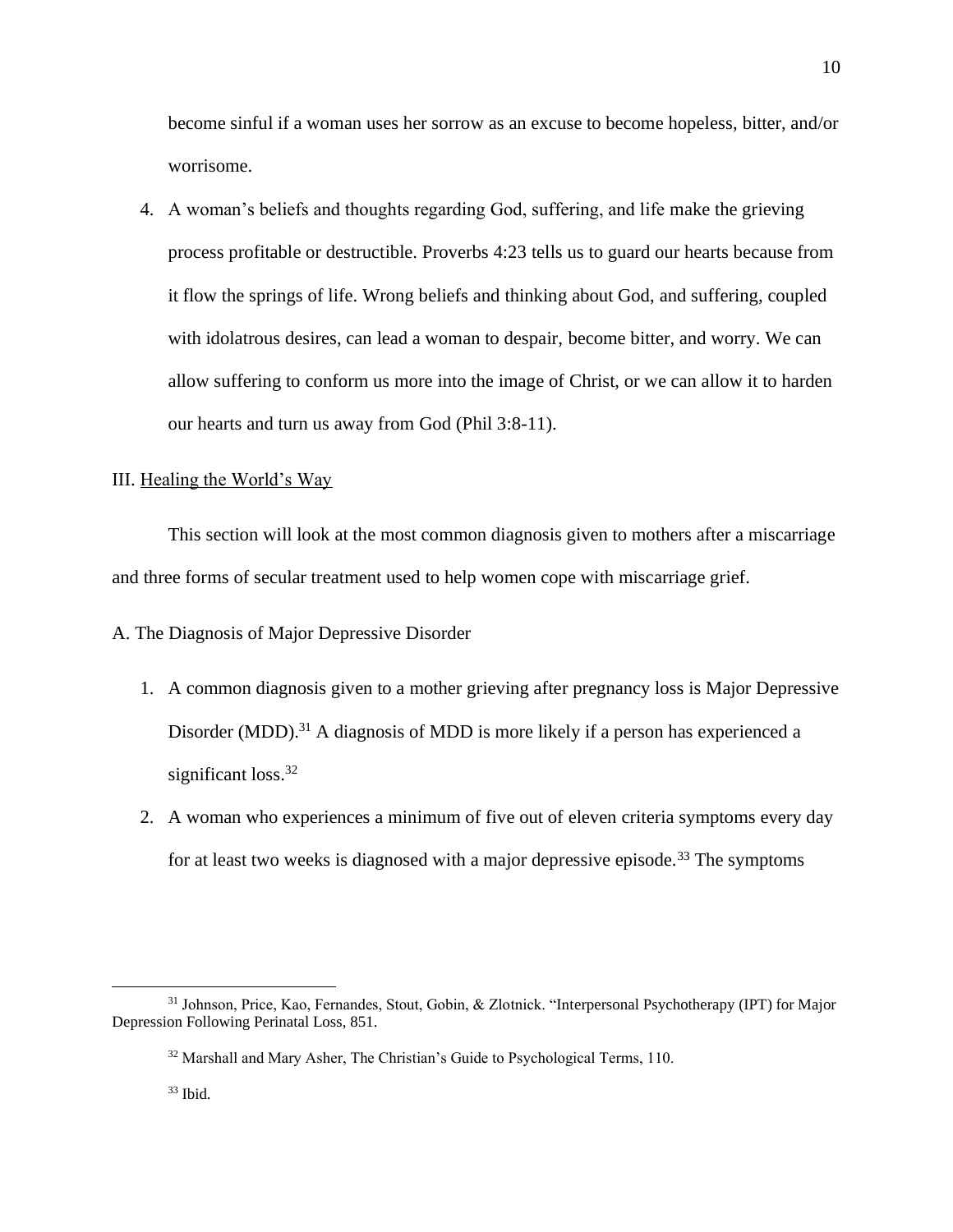listed within the MDD criteria are similar to symptoms of grief and bereavement, hazing the line between what is normal grief and what is depression.<sup>34</sup>

- 3. The diagnosis of MDD and the criteria for diagnosis seem to contrast one another. A diagnosis of MDD is often given to grieving women despite one of the eleven symptoms being "unexplained sadness." An important question to consider is, "is sadness related to the loss of a child explainable, and if so, when and should women who have miscarried be diagnosed with MDD"?
- 4. The most common treatment for MDD is psychotropic medication in joint with psychotherapy according to [Depression \(major depressive disorder\) -](https://www.mayoclinic.org/diseases-conditions/depression/diagnosis-treatment/drc-20356013) Diagnosis and treatment - [Mayo Clinic.](https://www.mayoclinic.org/diseases-conditions/depression/diagnosis-treatment/drc-20356013) The most popular drugs given are Prozac, Elavil, and Desyrel.<sup>35</sup> Cognitive Behavioral Therapy, Interpersonal Therapy, and the Reproductive Story are three psychotherapies used with those diagnosed with MDD after a miscarriage.<sup>36</sup> These treatments fail to offer genuine hope and address the heart issues revealed during the trial of miscarriage.
- B. Talk Therapy (Cognitive Behavioral Therapy and Interpersonal Psychotherapy)

<sup>34</sup> Ibid, 25, 90, 110.

<sup>35</sup> Edward T. Welch, *Blame It on the Brain: Distinguishing Chemical Imbalances, Brain Disorders, and Disobedience* (Philipsburg, NJ: P&R Publishing, 1998), 125.

<sup>36</sup> Kirsten Weir, "Healing the Wounds of Pregnancy Loss," *American Psychological Association* 49, no.5 (May 2018): 26, https://www.apa.org/monitor/2018/05/pregnancy-loss.;Johnson, Price, Kao, Fernandes, Stout, Gobin, & Zlotnick. "Interpersonal Psychotherapy (IPT) for Major Depression Following Perinatal Loss, 849-859; Janet Jaffe, "Reproductive Trauma: Psychotherapy for Pregnancy Loss and Infertility Clients from a Reproductive Story Perspective," *Psychotherapy* 54, no.4 (2017): 380-385, http://dx.doi.org/10.1037/pst0000125.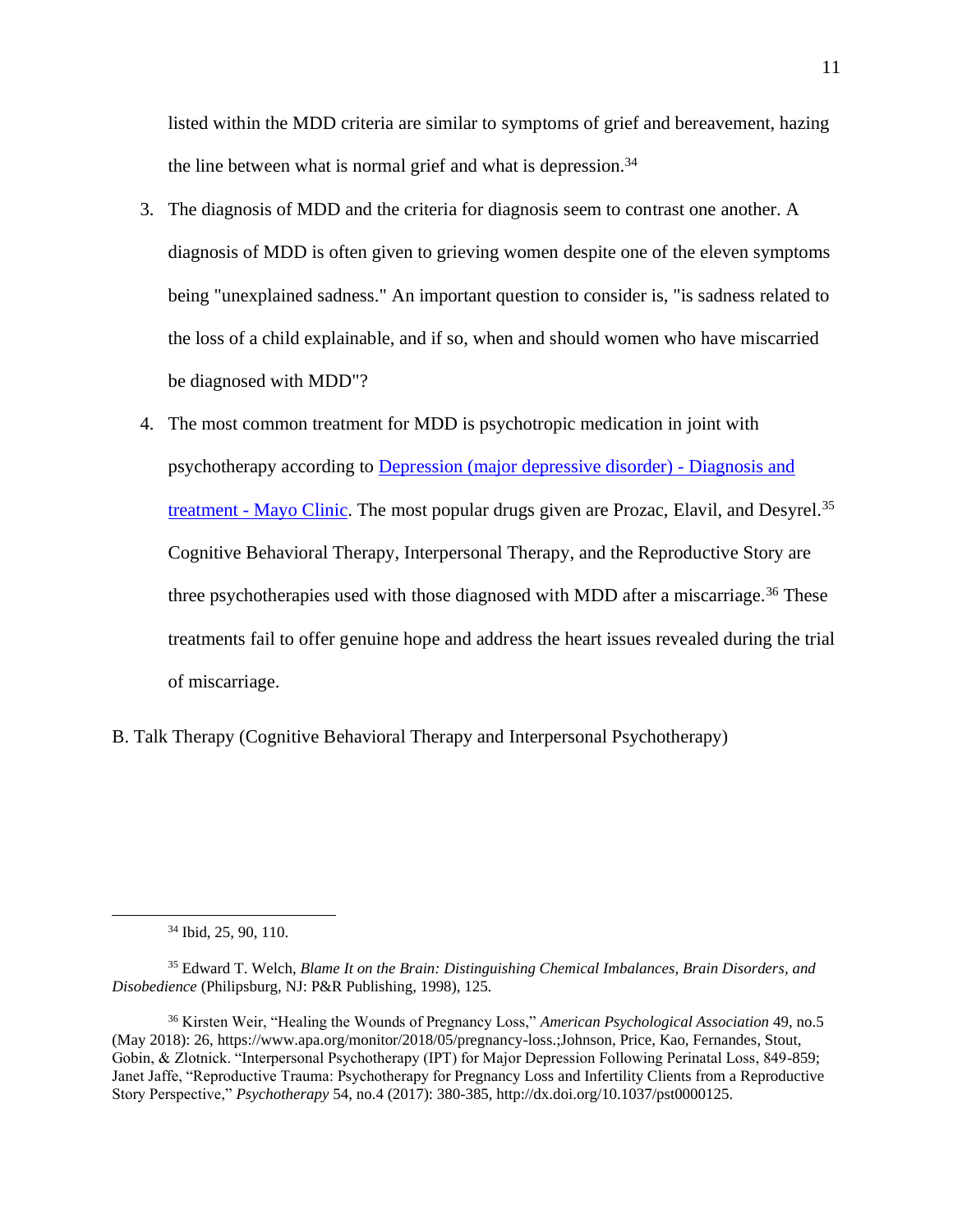- 1. Cognitive Behavioral Therapy (CBT) is psychotherapy that views a person's thoughts and feelings as the driving force behind behavior.<sup>37</sup> CBT teaches the counselee to respond differently in situations by replacing old thought patterns with new ones.<sup>38</sup>
- 2. While CBT addresses the thoughts and emotions that make healing from miscarriage complex, it does not address the influencing force behind destructive thinking and behaving, which is the worship of the heart, nor does it give the hope of Christ.
- 3. Interpersonal Psychotherapy (IPT) seeks to decrease suffering by enhancing the counselee's interpersonal relationships.<sup>39</sup> IPT modified for MDD due to miscarriage seeks to resolve grief, reestablish interest in life roles and relationships, and resolve relational conflicts.<sup>40</sup>
- 4. IPT has been found effective in improving symptoms of MDD after a miscarriage by accelerating social support and functioning and improving MDD symptoms.<sup>41</sup> IPT may help to improve the quality of life, grief, and relationships after miscarriage but lacks to offer a solution to the problem of sin through the gospel and address the worship of the heart, wrong thinking and beliefs.

C. The Reproductive Story (TRS) (A combination of CBT and IPT)

<sup>41</sup> Ibid., 857.

<sup>37</sup> "Psychology Today," accessed October 23, 2021, https://www.psychologytoday.com/ca/basics/cognitivebehavioral-therapy.

 $38$  Ibid.

<sup>39</sup> "Psychology Today," accessed October 25, 2021, https://www.psychologytoday.com/us/therapytypes/interpersonal-psychotherapy.

<sup>40</sup> Johnson, Price, Kao, Fernandes, Stout, Gobin, & Zlotnick. "Interpersonal Psychotherapy (IPT) for Major Depression Following Perinatal Loss, 847.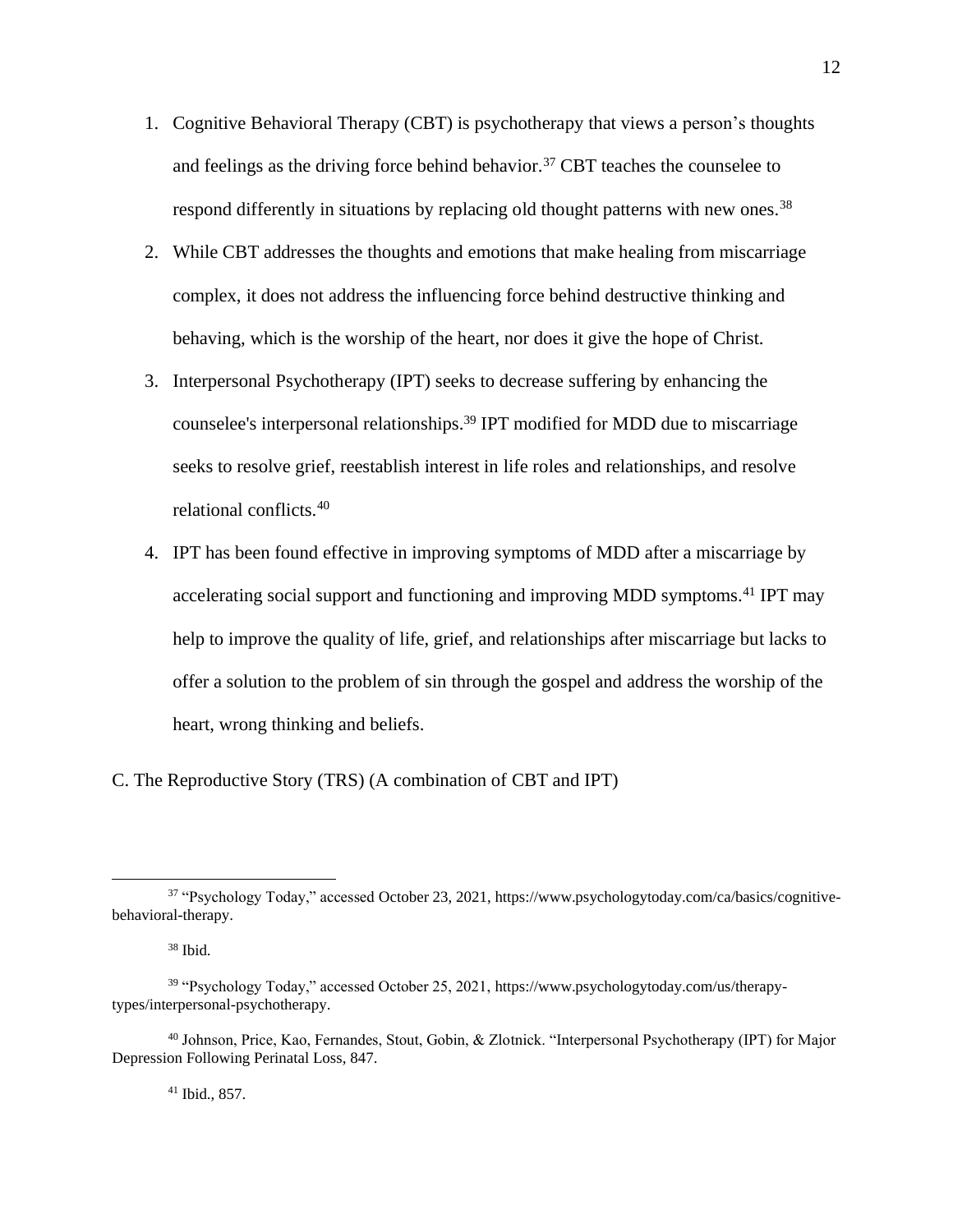- 1. TRS is psychotherapy hypothesizing that all people develop a reproductive story beginning from childhood into adulthood.<sup>42</sup> The reproductive story is a person's narrative as to what their reproductive life will look like (number of children, gender of children, age at when they will begin a family, etc.).<sup>43</sup> The reproductive story is considered part of one's identity, and therefore trauma occurs when the story is interrupted.<sup>44</sup>
- 2. TRS aims to help a counselee rewrite their reproductive story so it does not end in grief but hope.<sup>45</sup> The process of this psychotherapy takes a counselee through a succession of steps that include honoring their lost child, identifying stages of grief, addressing the interruption to the reproductive story (miscarriage trauma), normalizing of feelings, improvement of interpersonal relationships, and the rewriting of the reproductive story.<sup>46</sup> Sadly hope is found in new dreams of the future rather than in Christ who is the solution to sin (Heb 9:26).
- 3. There are many helpful components to this form of psychotherapy. The reproductive story helps the counselee gain an understanding of the significance of their loss.<sup>47</sup> Recognizing the significance of loss is theorized to be essential in helping counselees move forward after miscarriage.<sup>48</sup> But, hope is not sought in Christ but is found within man.

<sup>44</sup> Ibid.

<sup>45</sup> Ibid., 384.

<sup>47</sup> Ibid., 384.

<sup>&</sup>lt;sup>42</sup> Janet Jaffe, "Reproductive Trauma: Psychotherapy for Pregnancy Loss and Infertility Clients from a Reproductive Story Perspective," *Psychotherapy* 54, no.4 (2017): 380-385, http://dx.doi.org/10.1037/pst0000125.

<sup>43</sup> Jaffe, "Reproductive Trauma, 380.

<sup>46</sup>Ibid., 381-384.

<sup>48</sup> Jaffe, "Reproductive Trauma, 384.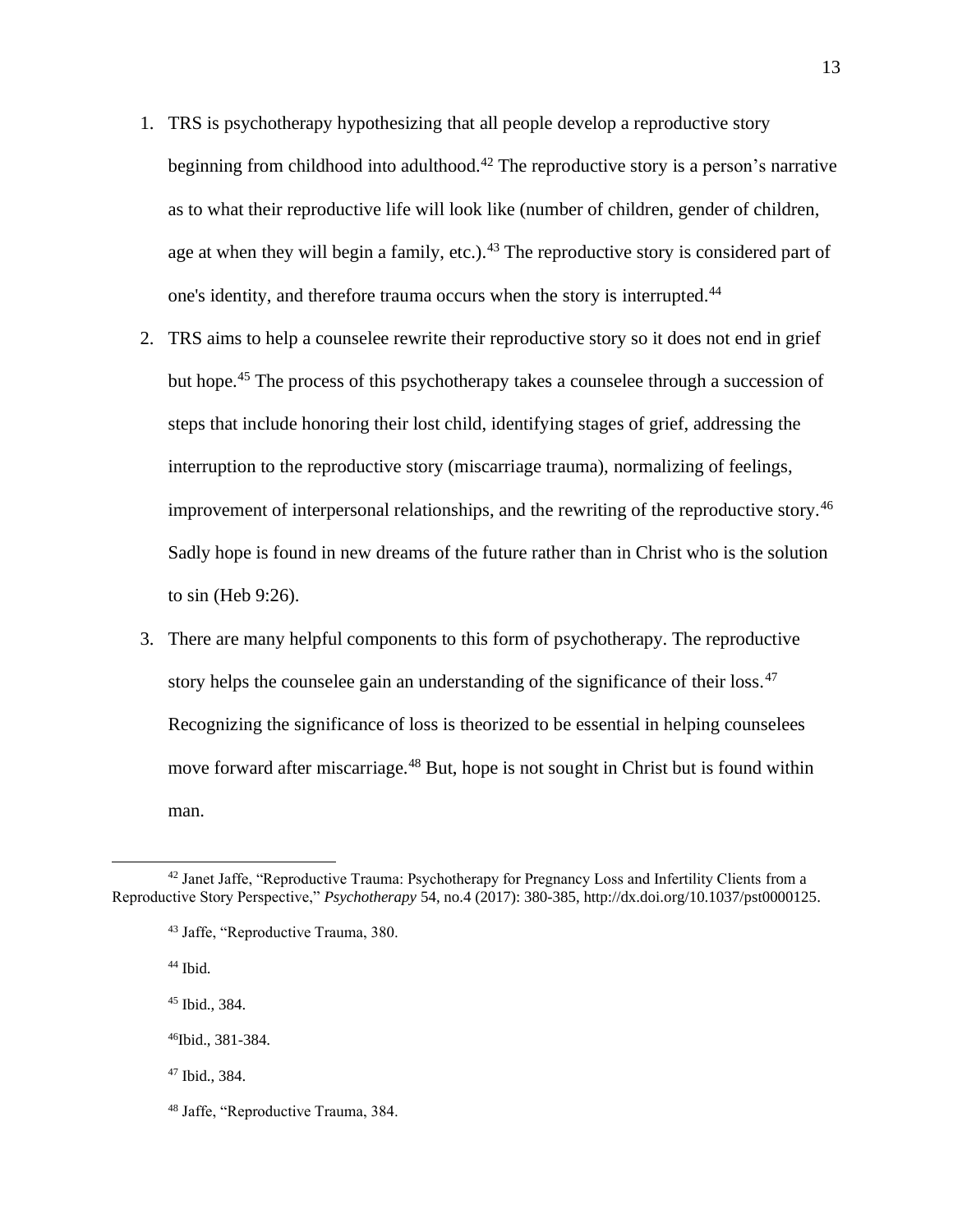4. TRS fails to address feelings of shame and guilt in light of the cross, to point counselee's to hope in Christ and acknowledge the role heart worship plays in developing a reproductive story and in its interruption, to name a few.

## IV. Healing Through Christ

This section will focus on Christ, the hope and solution for grief, comfort, uncertainty, and healing.

A. Grief (An Appropriate Reaction to Miscarriage)

- 1. Grief is a deep sadness caused by loss, especially death.<sup>49</sup> Deep sadness can be better understood as "sorrow." The word sorrow means deep distress, sadness, or regret over the death of someone.<sup>50</sup> The book of Lamentations uses descriptive language to describe the sorrow experienced as Jerusalem experiences God's judgment. Weeping bitterly (Lam 1:2), no comfort (Lam 1: 2, 9,12, 16, 17, 21), groaning (Lam 1:8), severe pain (Lam 1:12), weakness (Lam 1:14), distress (Lam 1:20), and an overturned heart (Lam 1:20) are just a few words used in lamentations to describe grief and sorrow.
- 2. The experience of grief and sorrow caused by death exists because of sin (Rom 5:12).
	- a) Sin is the human disposition to turn away from God and fail to uphold His moral law.<sup>51</sup> While sin is a reality that taints all areas of life, God did not create man

<sup>49</sup> Merriam-Webster, "Grief," assessed October 28, 2021, https://www.merriamwebster.com/dictionary/grief.

<sup>50</sup> Merriam-Webster, "Sorrow," assessed October 28, 2021, https://www.merriamwebster.com/dictionary/sorrow.

<sup>51</sup> Lambert, *A Theology of Biblical Counseling*, 217.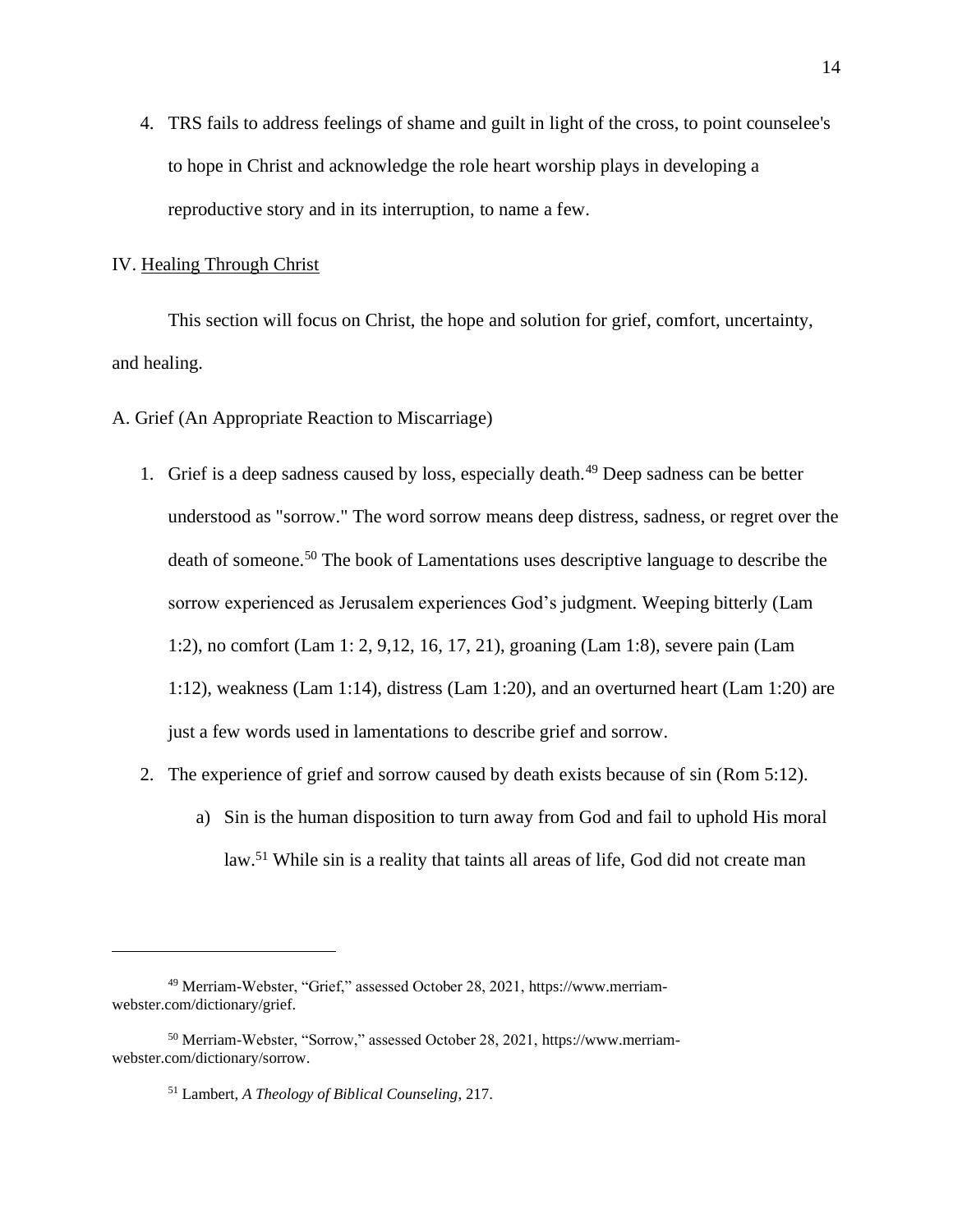with a sin nature but with moral goodness (Gen  $1:31$ ).<sup>52</sup> It was not until Adam and Eve ate of the tree of knowledge of good and evil that sin entered the world, separated them from God, and physical death became a reality (Gen 2:16-17; Gen  $3:7$ ; Rom  $5:12-14$ ).<sup>53</sup> Miscarriage is a result of the effects of sin in the world.

- b) Is miscarriage a punishment for one's sin? For sure, there are instances when deliberate or neglectful sin choices result in the loss of a pregnancy. But, Jesus explains in John 9:1-3 that sometimes suffering occurs to put the works of God on display. Further, Romans 8:1 reminds us that "there is no condemnation for those who are in Christ Jesus." Through salvation, a woman does not need to fear that her miscarriage was punishment for her sin.<sup>54</sup> Jesus paid the penalty for our sin with His death on the cross (Rom 5:6-11).
- 3. Grief is an appropriate response to miscarriage because it acknowledges that something is not right.
	- a) Sorrow acknowledges that a wrong ought to be made right. Romans 8:20-23 tells us that all creation longs to be restored to its original state, untouched by sin.
	- b) Grief over miscarriage acknowledges that life has been lost. Unborn or not, a child has died in the case of a miscarriage (Ps 139:15-16; Jer 1:5). The death of a child is significant, and the response of sorrow is natural.
- 4. Christ is the solution to grief. Revelation 21:4 says, "and He will wipe away every tear from their eyes, and death shall be no more, neither shall there be mourning, nor crying,

<sup>52</sup> Ibid., 218.

<sup>53</sup> Ibid.

<sup>54</sup> Jessalyn Hutto, *An Inheritance of Tears: Trusting the Lord of Life When Death Visits the Womb* (Minneapolis, Minnesota: Cruciform Press, 2015), 27.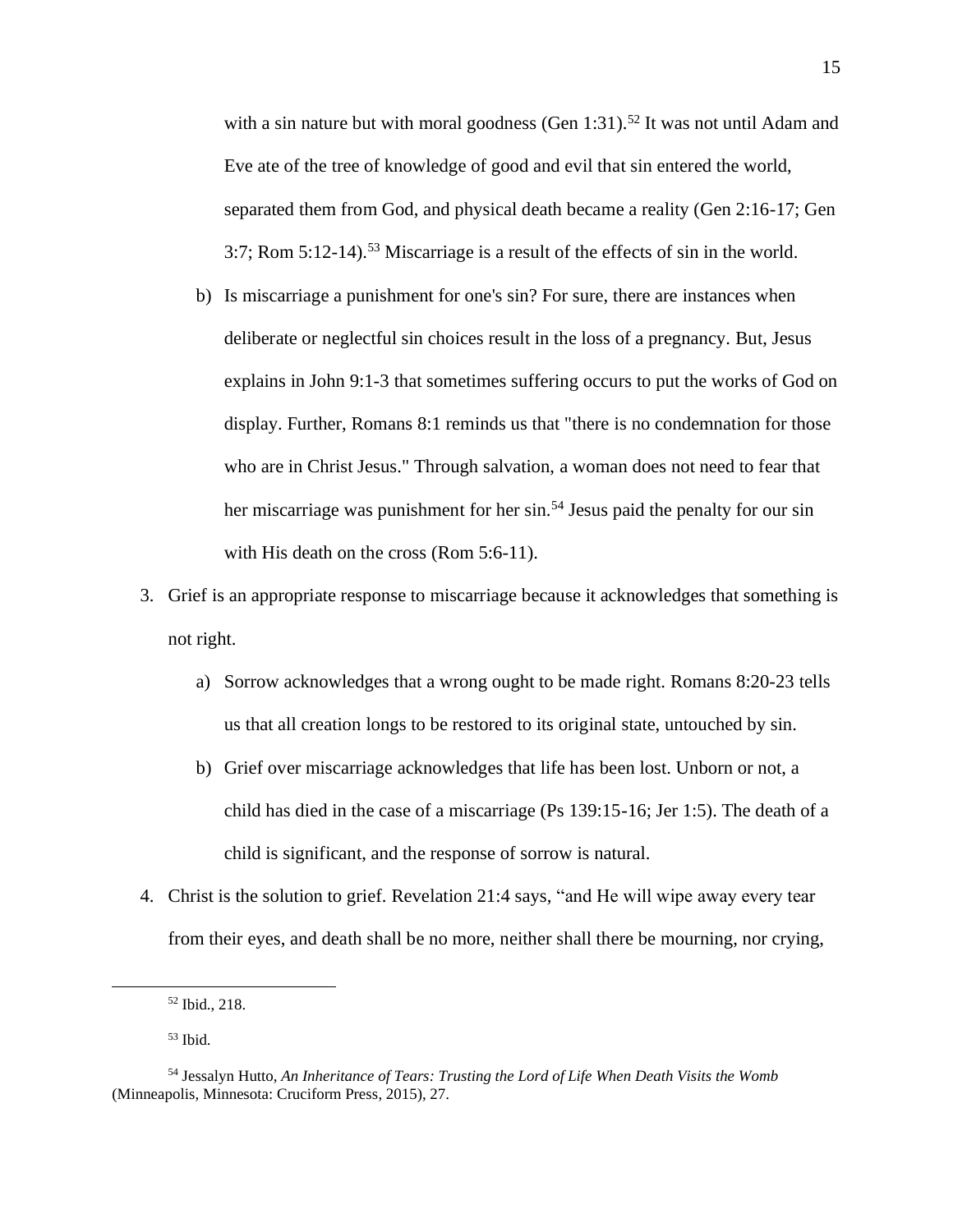nor pain anymore, for the former things have passed away." One day all believers will inherit an inheritance that is imperishable, undefiled, and that will not fade away, reserved in heaven (1 Pet 1:4).

- B. Heavenly Comfort (God's tender care for your child)
	- 1. Your baby is in heaven. The heavenly eternal home of your child is supported throughout the Scriptures. God describes children as innocent (Jer 2:34; 19:4) and His possession (Ezek 16:20-22).<sup>55</sup> Jesus Himself claimed that the kingdom of heaven belonged to children (Mk 10:14) and that God did not will for any child to perish (Matt  $18:14$ ).<sup>56</sup> And King David said after the death of his infant son, "I will go to him, but he will not return to me," indicating that David believed he would one day be reunited in heaven with his son.
	- 2. Your baby is without sin and has been completely transformed into the image of Christ.<sup>57</sup> We know from 1 John 3:2 those who are in Christ will be made like Christ in eternity.<sup>58</sup> Further, because Christ is without sin (Heb 4:15) and because we will be made like Him, your child has never sinned and does not live with any consequences of sin.
	- 3. Through salvation in Christ, you will be with your child in heaven. We have all sinned and fallen short of God's glory (Rom 3:23). Thankfully, God's love for us is so great that He sent His one and only Son to live a perfect life, to die a brutal death on the cross, taking the wrath of God upon Himself as payment for our sin, and was raised to life on

<sup>&</sup>lt;sup>55</sup> John MacArthur, *Safe in the Arms of God: truth from heaven about the death of a child* (Nashville Tennessee: Thomas Nelson, Inc., 2003), 34-35.

<sup>56</sup> MacArthur, *Safe in the Arms of God*, 58-59.

<sup>57</sup> Ibid., 114.

<sup>58</sup> Ibid., 113-114.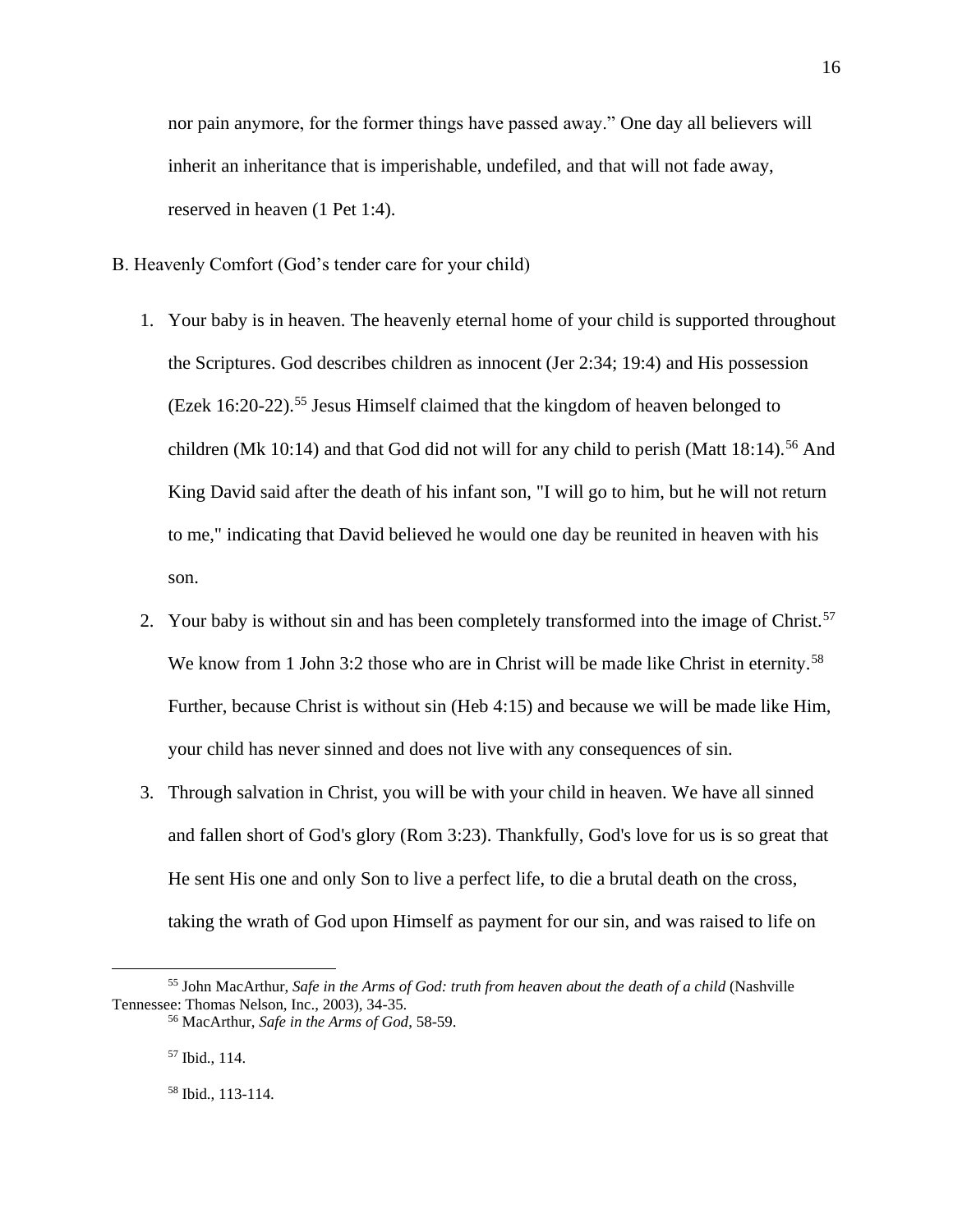the third day conquering death (Rom 5:18-21; 1 Cor 15:3-4). Those who confess with their mouth and believe in their hearts that Jesus is Lord and that God raised Him from the dead will be saved (Rom 10:9) and inherit eternal life (John 3:16).

## C. God's Sovereignty and Providence

- 1. The providence of God is His constant care and action in all the events of His creation, to govern all things for the good of His people and His glory.<sup>59</sup> God is so intricately involved in His creation that He knit your baby together in your womb (Ps 139:13).
- 2. The sovereignty of God is His control over all the events and actions of His creation.<sup>60</sup> God does what He pleases, and nothing and no one can deter His plans (Ps 33:11; Job 42:2: Is 46:10). Alongside God's sovereignty are His other attributes (love, wisdom, goodness, etc.). We should take comfort in the sovereignty of God. While a mother has no control over the events of a miscarriage, God is in complete control. While we may never know the reason for such a short life as that of a miscarried baby, we can be sure that the event did not happen outside God's all-loving, wise, and good plan.
- 3. God's soul desire for Christians is for them to be conformed into the image of Christ  $(Rom 8:29)$ .<sup>61</sup> How each believer will be transformed is unique and specific to God's plan and purposes for that life (Eph 2:10: Ps  $138:8$ ).<sup>62</sup> God's will that you be conformed

<sup>59</sup> Jerry Bridges, *Trusting God* (United States of America: NavPress, 2008), 13-14.

<sup>60</sup> Bridges, *Trusting God*, 24.

<sup>61</sup> Bridges, *Trusting God*, 35-36.

<sup>62</sup> Ibid., 36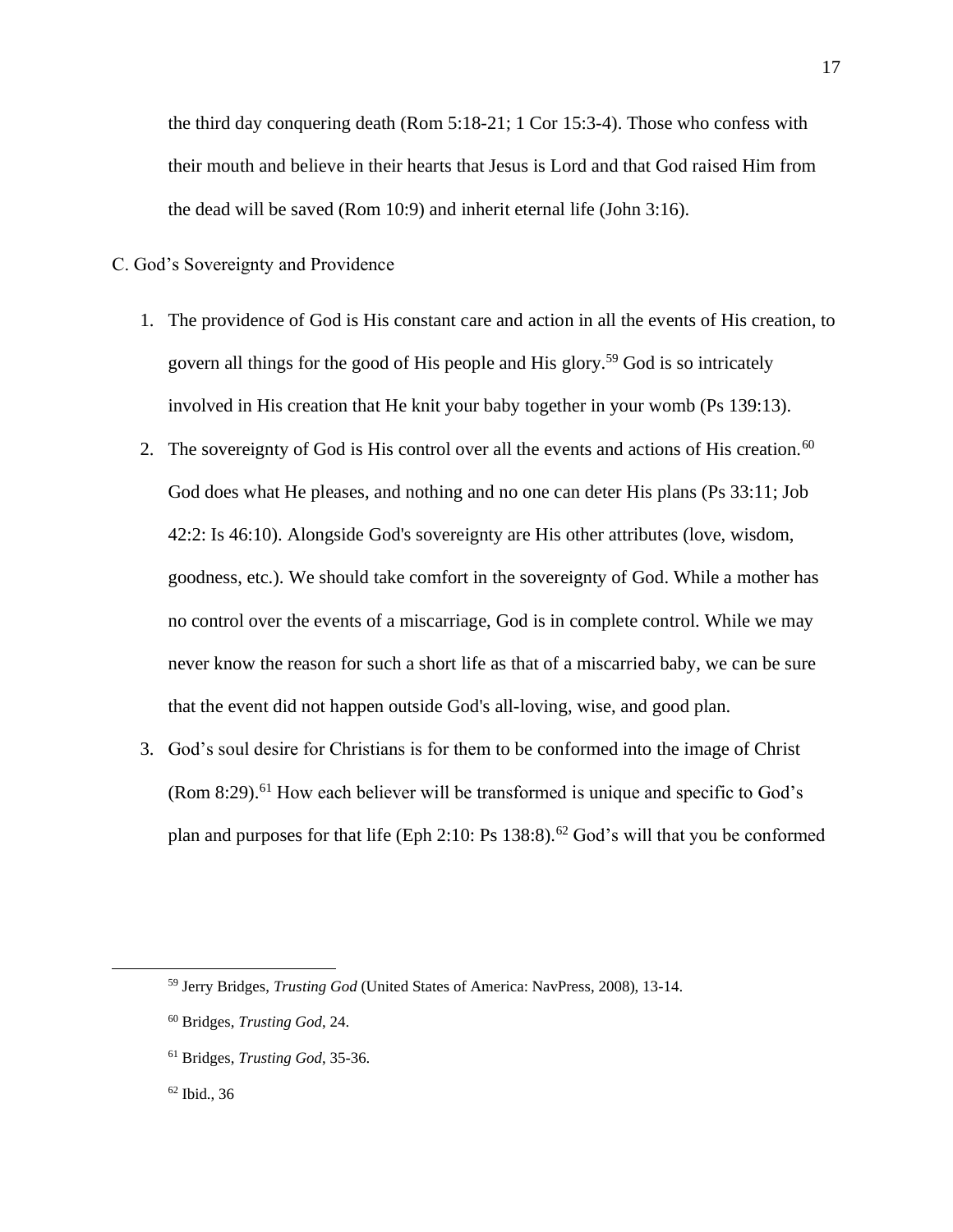into the image of Christ is woven into every event that God sovereignly ordains for your life, including the trial of miscarriage.

D. God's Love, Wisdom, Goodness, and the Cross

- 1. Trials that endure or seem meaningless can cause one to question God's love, wisdom, and goodness.<sup>63</sup> During trials, God can seem far away, even as David noted in Psalm 13:1-2. Peace and comfort during trials occur when we rest in what we know to be true of God. Steading our minds on the truths found in Scripture (God's steadfast love, the realities of salvation, etc.) causes one to sing and rejoice in the face of adversity (Psalm  $13:5-6$ ).
- 2. God's love does not waver when we are under trial. God's love is not dependent on us but rather on Christ.<sup>64</sup> God loves us and loved us at our worst (at the foot of the cross) because as He gazes upon us, He sees the finished work of Christ (Rom 3:21-26; Rom 8:39).<sup>65</sup>
- 3. God graciously exercises His love, wisdom, and goodness in our trials. The Father's love for us is much like a parent's love.<sup>66</sup> God desires what is best for His Children, and that is to be holy (Heb 12:5-11). Using His wisdom and out of His love and goodness, God orchestrates trials for our ultimate good (holiness) (Rom 8:28-29).<sup>67</sup>

<sup>63</sup> Ibid., 133.

<sup>64</sup> Ibid., 140.

 $65$  Ibid.

<sup>66</sup> Ibid., 148-149.

<sup>67</sup> Wayne Grudem, Systematic Theology: An Introduction to Biblical Doctrine (Grand Rapids, Michigan: Zondervan, 2000), 193.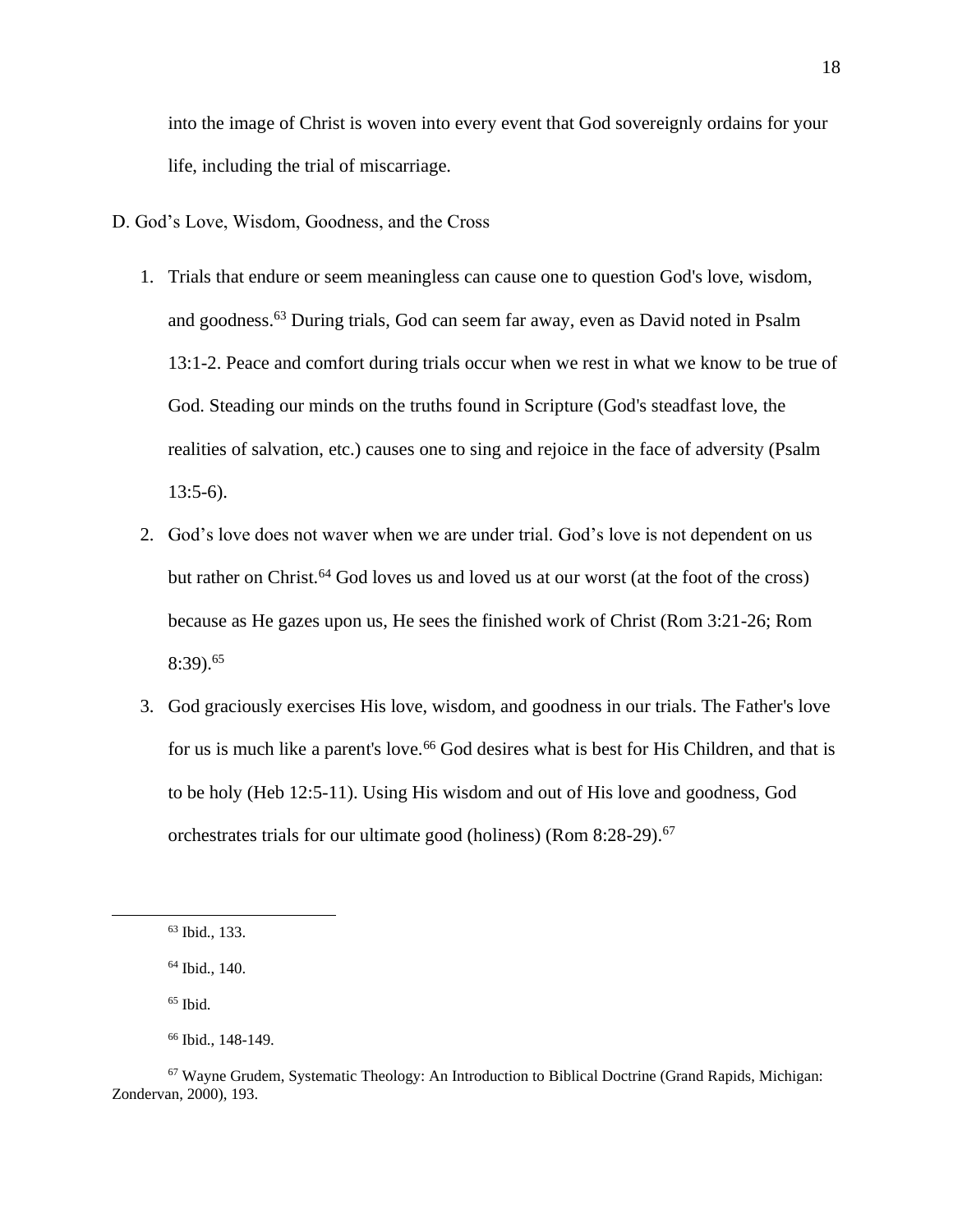4. God is good and worthy of our trust (Ps 34:8). God's goodness is displayed through the redemption of our sin on the cross and the future end to all sin.<sup>68</sup> Nahum 1:7 expresses the safety that comes from trusting our God, who is good.<sup>69</sup> We may not know the specific reason why our little ones did not live long, but we experience peace when we rest in the goodness of God.

# V. Manifestations of the Heart

Here the heart issues of despair, bitterness, and worry will be closely examined in light of pregnancy loss. The goal is to better understand common reactions to miscarriage so counselors may help women examine their hearts and minds and understand the connection between heart worship and their responses to miscarriage.

# A. Desire of the Heart

- 1. We are creatures created to worship (Rom 1:21-25). We are ruled by what we desire.<sup>70</sup> While not directly related to miscarriage, James 1:1-4 explains how desires impact how you live within the context of quarrels and fighting. Humans desire things, and when idolatrous desires rule our hearts, we may sin to get our desire or sin because we did not obtain our desire. Below is a general idea:
- 2. Worship: As stated in Romans 1:25, there are two options when it comes to worship. We either worship the Creator (God) or worship the creation (anything man-made or of this

<sup>68</sup> A.W. Pink, The attributes of God (United States of America: CreateSpace Independent Publishing Platform, 2017), 64.

<sup>69</sup> Pink, The Attributes of God, 65.

<sup>70</sup> Tripp, *Instruments in the Redeemer's Hands*, 78.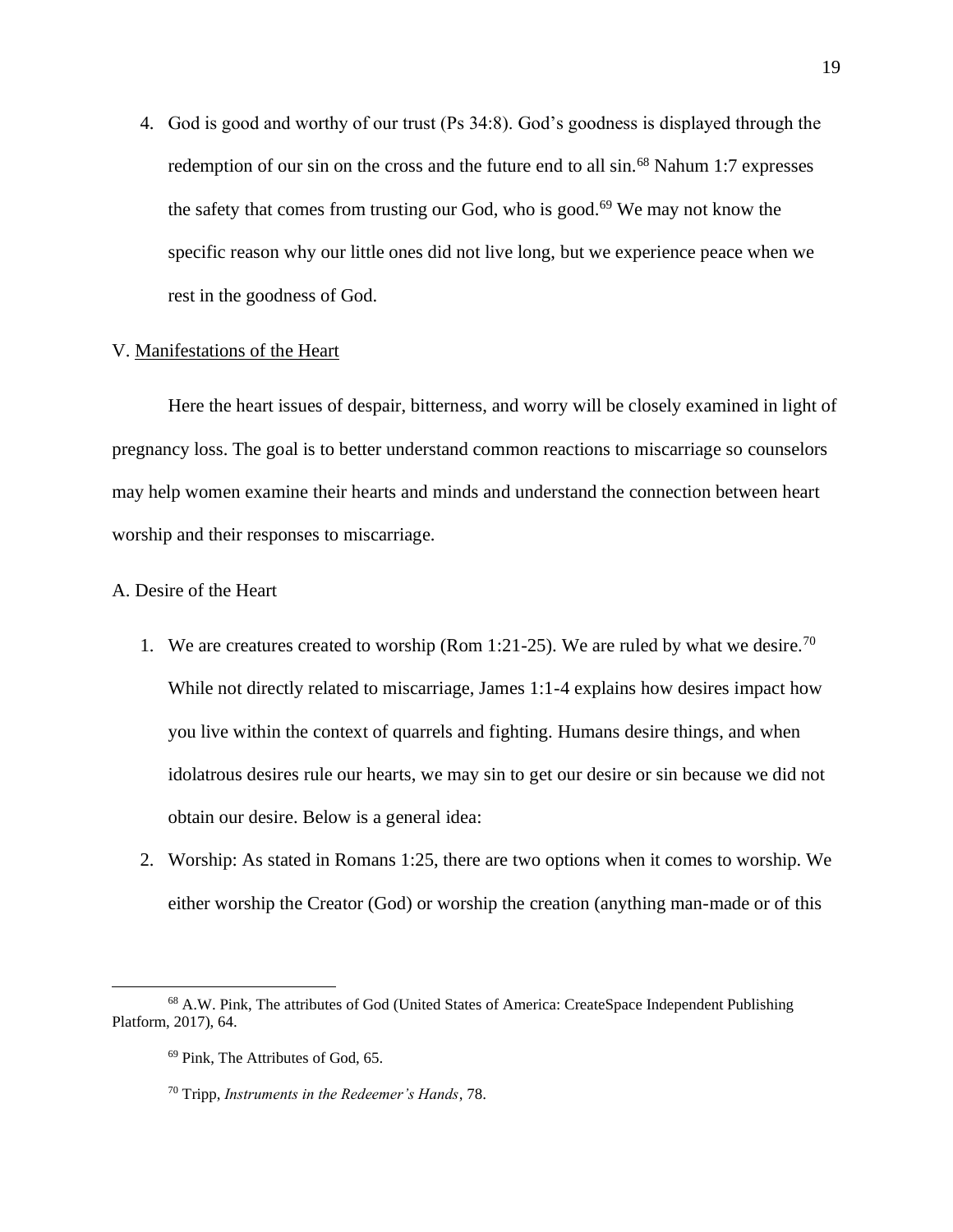world). Christ rules our hearts as Christians, but we can be tempted to allow earthly desires to compete for His spot as King.<sup>71</sup> Will glorifying God rule in the wake of a miscarriage or will the desire to be a mother?<sup>72</sup>

- 3. Thinking/ believing: What begins as a good God-given desire (having a baby Gen 1:28) can quickly become a demand because of our disposition to worship created things.<sup>73</sup> If allowed to rule in one's life, the desire to be fruitful and multiply can become an idol, something we believe we have a right to or require to be satisfied.
- 4. The Heat: Heat can be understood as any stressful circumstance that comes into a person's life (miscarriage, hurtful responses from others, physical symptoms of a miscarriage, etc. ). Whatever the stressors are, they beat down on one's life and force an individual to respond.<sup>74</sup>
- 5. Fruit: The pressure that stressors produce force an individual to respond. The response to the stressor (miscarriage) will be the result of what is ruling the heart. When a good desire has become a need, felt right, or a demand, it will produce bad fruit when threatened (bitterness, withdrawal, worry, despair, etc.). <sup>75</sup> When the heart desires God and trusts His will for your life, you will bear good fruit when the heat beats down in your life (Jer 17:7-8; Gal 5:22-23).
- B. Despair (Withdrawal, Desensitization, and worry)

- $72$  Ibid.
- <sup>73</sup> Ibid., 86.

<sup>71</sup> Ibid., 78-80.

<sup>74</sup> Jay Adams, *How To Handle Trouble* (Phillipsburg, New Jersey: P&R Publishing, 1982), 1-2.

<sup>75</sup> Tripp, *Instruments in the Redeemer's Hands*, 86-88.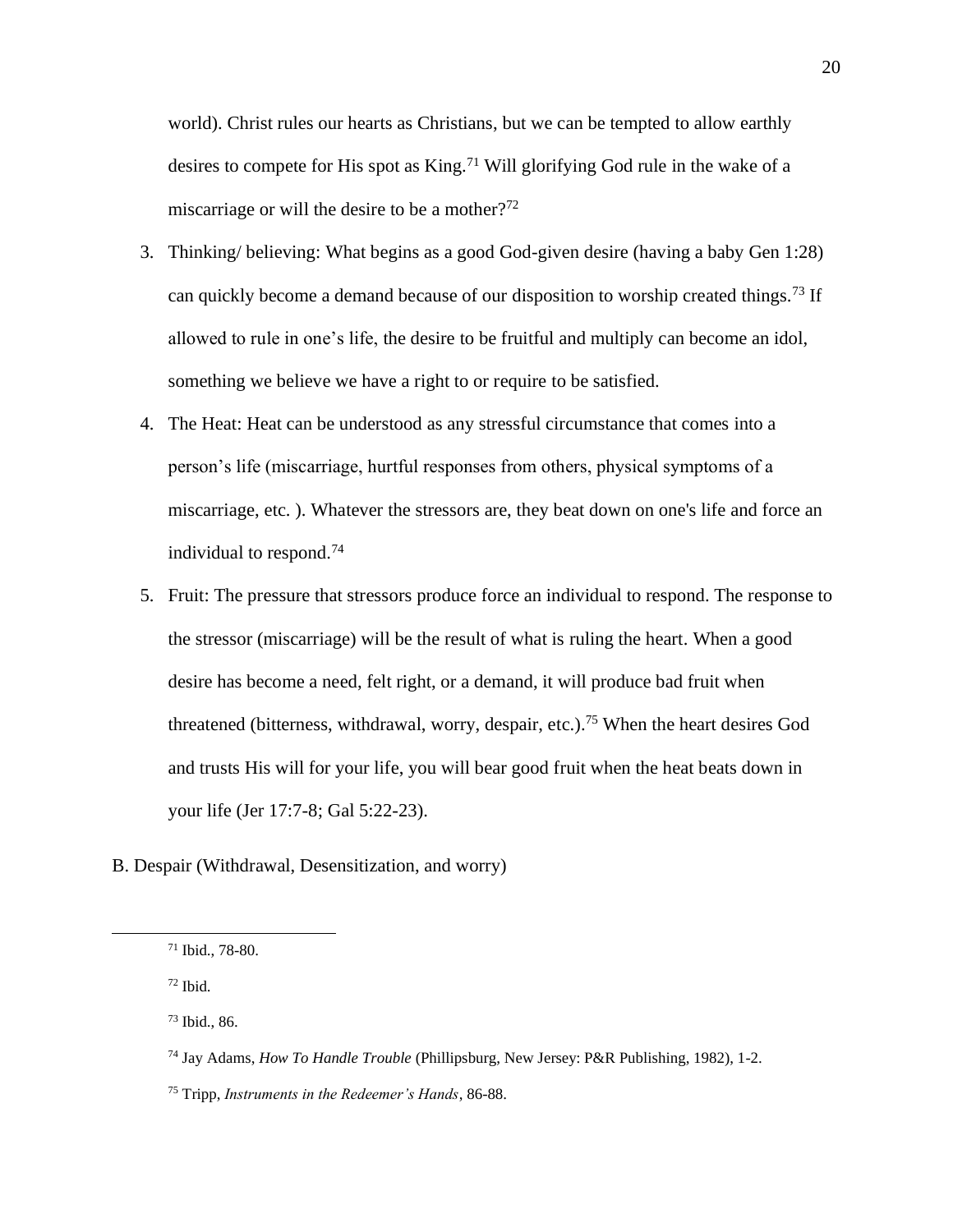- 1. Despair is different from sadness in that a sense of hopelessness accompanies it.<sup>76</sup> Sadness, on the other hand, is described as broken-hearted, grieved, sorrowful.<sup>77</sup> Ecclesiastes 2:18-20 compared to Genesis 40:6 paints a contrasting picture between despair and sadness. In Ecclesiastes, King Solomon speaks of the hopelessness or vanity in toiling. Whereas in Genesis 40:6 sadness is described as a countenance.
- 2. Some fruit common to despair is guilt, a drivenness by feelings, neglecting daily responsibilities, hopelessness, a sense of purposelessness, ruminating over negative thoughts, sleep and appetite disturbances and suicidal thoughts.<sup>78</sup> A person in a state of despair produces several of these fruits at one time, over a lengthy period.<sup>79</sup>
- 3. Thoughts and beliefs about God, others, and ourselves that are pessimistic, prideful, indulging or demanding contribute to despair.<sup>80</sup> Thoughts and beliefs that do not align with Scripture and do not keep Christ as the center of our affections can lead to fear, anger, dashed hopes, feelings of failure, shame, guilt, legalism, and suicide (all common denominators with despair).<sup>81</sup>
- 4. A heart that trusts in man or created things will wither when seasons of drought occur (Jer 17:5-6). A woman who hopes in a child rather than Christ can find herself hopeless,

<sup>77</sup> Kohlenberger III and Swanson, *The Strongest Strong's Exhaustive Concordance of the Bible*, 3510 and 3512. <sup>78</sup> Marshall and Mary Asher, *The Christian's Guide to Psychological Terms*, 110.

 $79$  Ibid.

<sup>81</sup> Ibid, 127-185.

<sup>76</sup> See Introduction (pg. 4) for the definition of despair.

<sup>80</sup> Edward T. Welch, *Depression: Looking Up from the Stubborn Darkness* (Canada: New Growth Press, 2011), 110-114.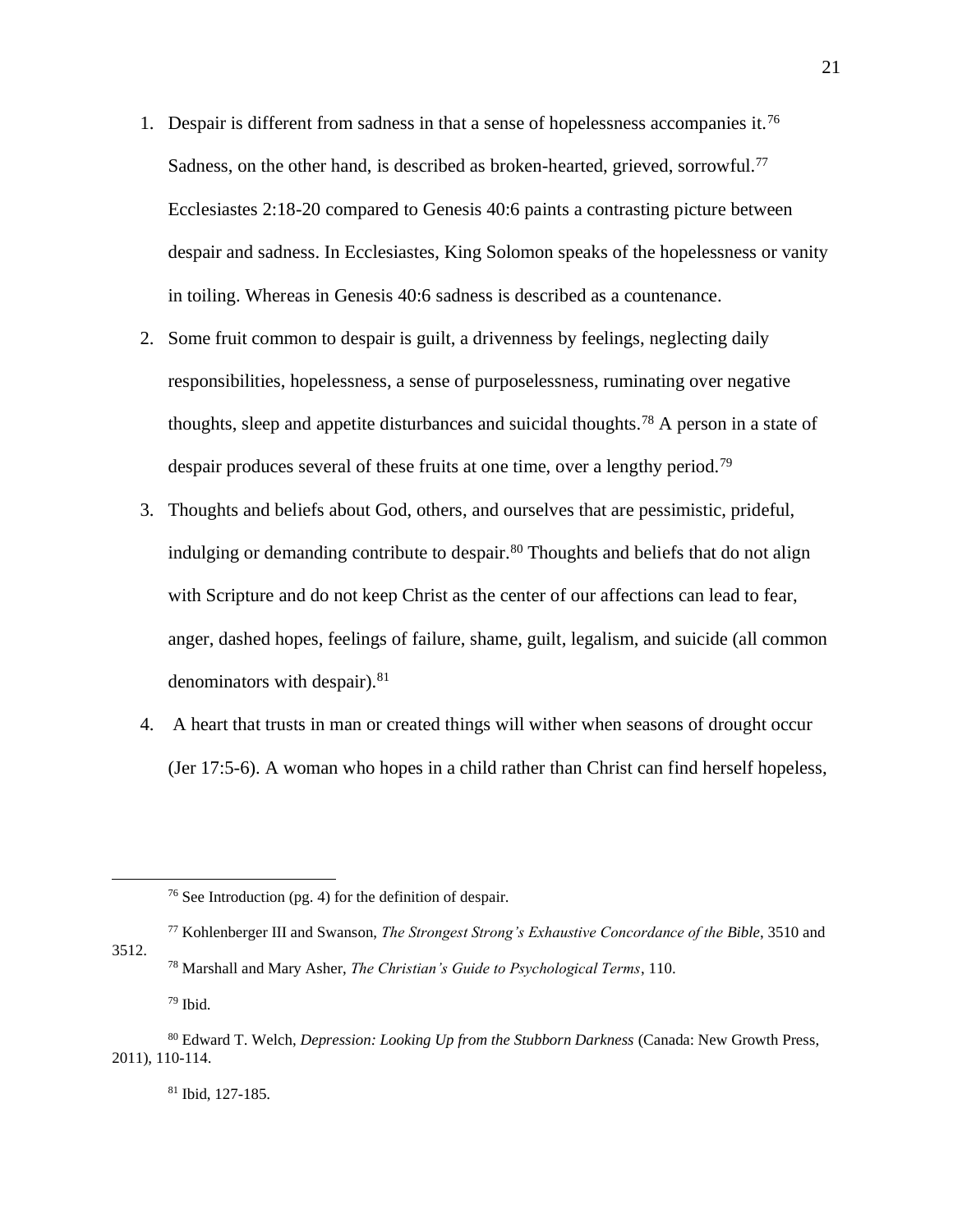angry, and can fall into self-pity when her desires have not been met. $82$  When Christ is not the standard of righteousness, shame, guilt, legalism, and a sense of failure remain.<sup>83</sup>

#### C. Bitterness

- 1. Bitterness differs from anger in that it dwells on a hurt for an extended period.<sup>84</sup>Anger is an active emotion in response to a perceived wrong or evil.<sup>85</sup> Hebrews 12:15 describes bitterness as a root, and Viars suggests bitterness begins with a desire we have wrongfully allowed to rule. We can be tempted towards bitterness when:<sup>86</sup>
	- a) First, when God directs us into difficult, unexpected, or undesirable circumstances. These situations (such as a miscarriage) ask us to trust God's Word, character, and plan.<sup>87</sup> If our desire for a more pleasurable circumstance is given reign to rule in our heart over God's plans for us, we may find it difficult to trust God, leading to bitterness.
	- b) Second, when God's plan is different from what we had planned or desired.<sup>88</sup> If our plans or desires have been allowed to trump our desire for God's plan and glory, we may be tempted to become bitter.

<sup>88</sup> Ibid., 83.

<sup>82</sup> Ibid., 148-150.

<sup>83</sup> Ibid., 157-176.

<sup>84</sup> Lou Priolo, *Bitterness: The Root That Pollutes* (Phillipsburg, New Jersey: P&R Publishing, 2008), 7.

<sup>85</sup> Robert D. Jones, *Uprooting Anger: Biblical Help For A Common Problem* (Phillipsburg, New Jersey: P&R Publishing, 2005), 15.

<sup>86</sup> Stephen Viars, *Overcoming Bitterness: Moving from Life's Greatest Hurts to a Life Filled with Joy* (Grand Rapids, Michigan: Baker Publishing, 2021), 86.

<sup>87</sup> Viars, Overcoming Bitterness, 82.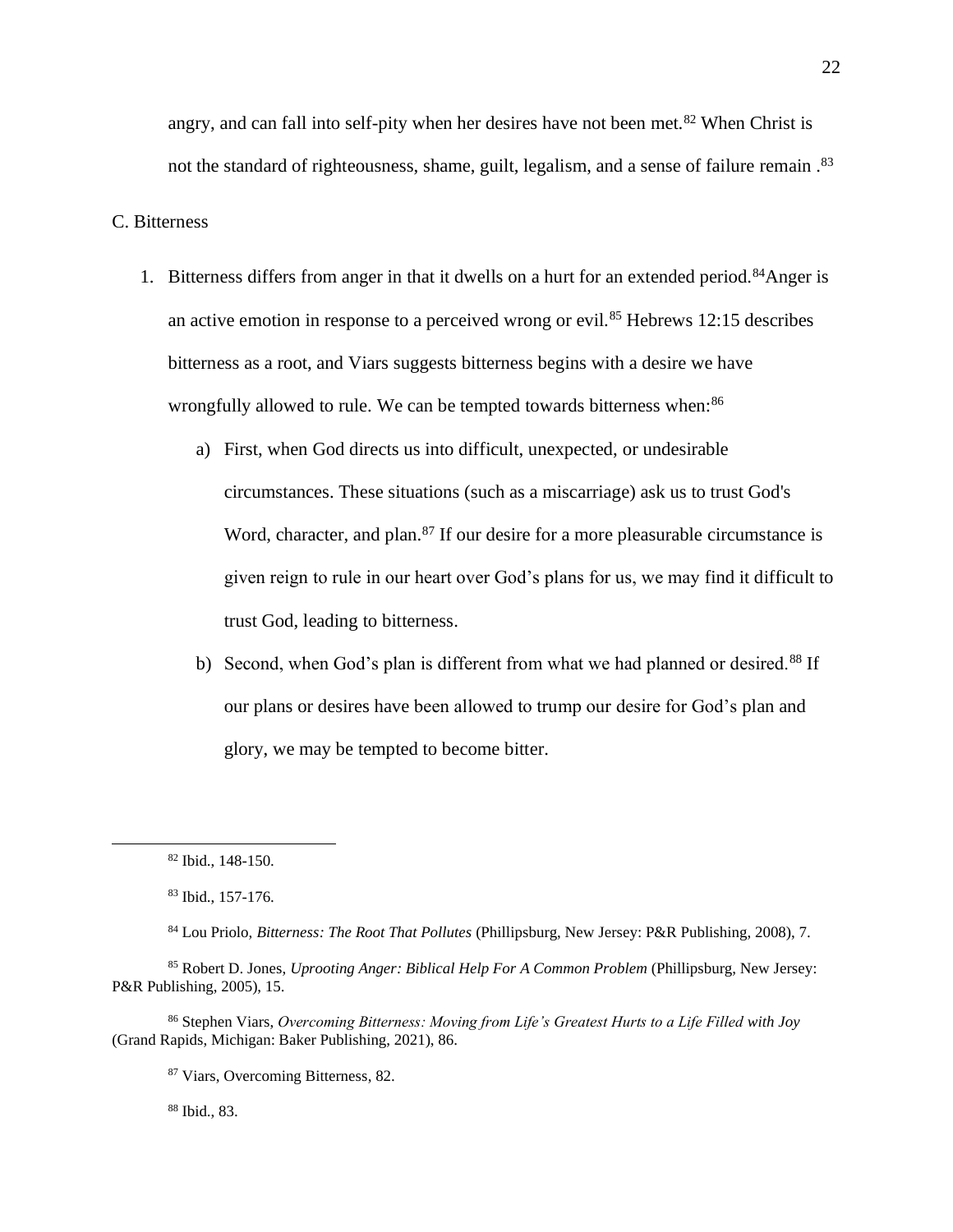- 2. There are many fruits of bitterness. The following is just a sample of examples: anger, seeking vengeance, harboring grudges, rumination over the painful event, turning to alcohol or drugs, anxiety, depression, worry, fear, and strained relationships.<sup>89</sup>
- 3. Thoughts that foster the root of bitterness revolve around replaying the painful event over and over in one's mind.<sup>90</sup>Thoughts and beliefs that plant the seed of bitterness can be demanding, accusatory, self-pitying, critical, rebellious, and vengeful in nature.<sup>91</sup> Bitter thoughts will be void of gratitude towards God and full of selfishness, pride, idolatry, envy, and resentment.<sup>92</sup>
- 4. Bitterness can begin in the heart when life's circumstances do not turn out how we had desired.<sup>93</sup> When our desire for circumstances of ease and pleasure outweigh our desire for God's glory and plan, we risk planting the seed of bitterness.<sup>94</sup> In light of Ephesians 4:24, Viars suggests as Christians, with the help of the Holy Spirit, we can choose to put to death lustful desires and replace them with desires that please and align with God and His Word.<sup>95</sup> A heart that desires God's glory and plans over its own whisks away the seed of bitterness before it can be planted.

D. Worry and the link to control

<sup>91</sup>Priolo, *Bitterness*, 8, 43-44.

<sup>92</sup> Ibid., 44.

<sup>93</sup> Viars, Overcoming Bitterness, 83.

<sup>94</sup> Ibid., 85.

<sup>95</sup> Ibid., 86.

<sup>89</sup> Ibid., 12.

<sup>90</sup> Ibid., 15.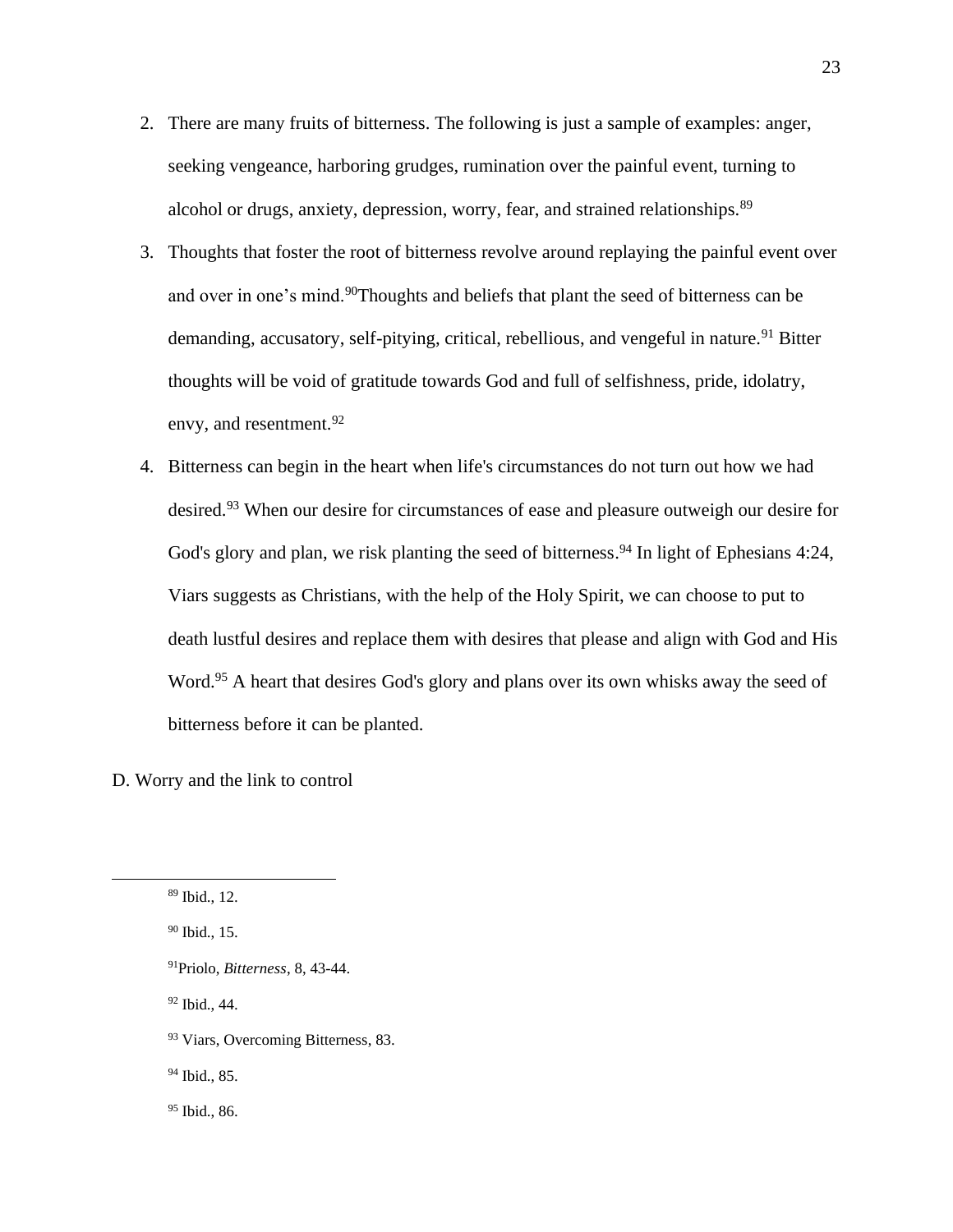- 1. Worry and anxiety are concerns and obsessive focus on future possibilities that do not consider God, His love, wisdom, and sovereignty.<sup>96</sup>
- 2. Anxiety, fear, and worry can be identified after a miscarriage by specific behaviors (uneasiness, guilt, unrestrained thinking, and neglect of daily responsibilities).  $97$  Worry acts as if it can control something that is out of one's control.<sup>98</sup> Controlling the conception of another child or the lives of current children (to protect them) is a fruit of worry.
- 3. Miscarriage can leave a woman feeling helpless. This sense of helplessness can lead to worrisome and controlling thoughts. Some thoughts and beliefs that may contribute to worry and control are: "If I could just improve my diet and exercise, I could have a successful pregnancy;" If I could time marital intimacy with my cycle, I could achieve another pregnancy soon". These types of thoughts and beliefs foster the idea that a woman can control the uncontrollable.<sup>99</sup>
- 4. The anxious heart is set on earthly things. In Matthew 6:19-21, within the context of wealth, Jesus warns to store up treasures in heaven opposed to earth where rust, moth, and thieves destroy. Then in Matthew 6:25-34, in the context of worrying, He warns to seek after His kingdom and righteousness rather than material things. When we set our desires on earthly things (successful pregnancies, babies, happy family life, motherhood, etc.), we set ourselves up to worry.<sup>100</sup>

<sup>96</sup> Marshall and Mary Asher, *The Christian's Guide to Psychological Term*s, 14.

<sup>97</sup> Asher, *The Christian's Guide to Psychological Terms*, 14.

<sup>98</sup> David Powlison, *Worry: Pursuing a Better Path to Peace* (Phillipsburg, New Jersey: P&R Publishing, 2004), 12.

<sup>99</sup> Powlison, *Worry*, 12.

<sup>100</sup> Ibid.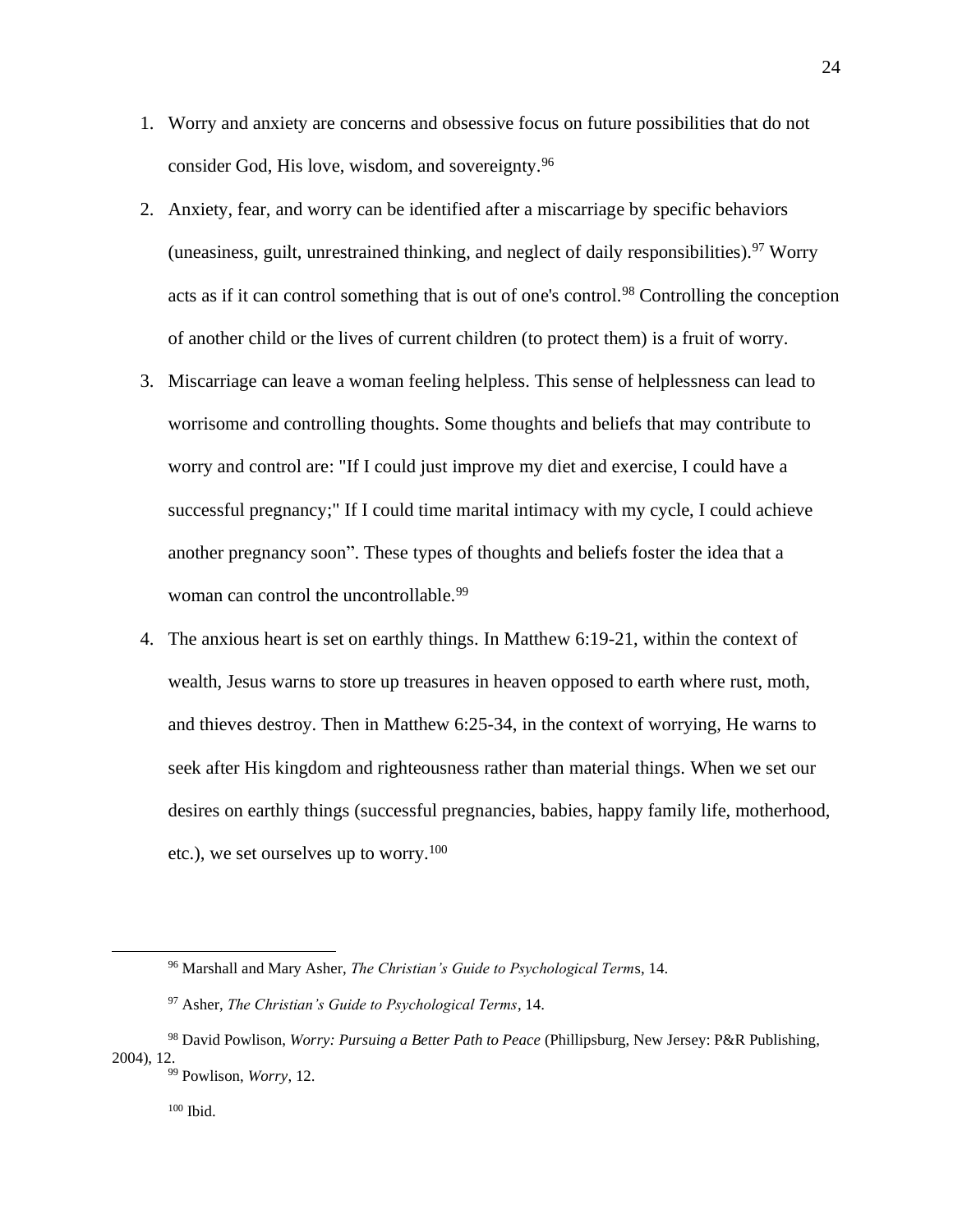#### VI. A Counseling Plan

This section will lead the biblical counselor through a plan to counsel a woman struggling after miscarriage/miscarriages and will include adaptable homework assignments.

A. Hope in Christ and His Word

- 1. The most important hope to give the counselee is the gospel and gift of salvation.
	- a) Salvation of the counselee is necessary, or the counsel offered will be foolishness (1 Cor 1:18), and changes (if any) will be rooted in works righteousness, opposed to Holy Spirit taught and led (Jn 14:26, 16:13: Gal 5:16-17; Eph 1:17-19).
	- b) To understand whether the counselee is saved, the counselor can ask the counselee to share their testimony through questions such as these:
		- i. When and how did you come to hear the good news that Jesus had died for your sins (Rom 10:17)? What was your life like before you heard the gospel message (Eph 4:17-19, 5:8)? What has your life been like since you believed in the gospel (Eph 4:20-24)? If you were to die today and stand before God, on what basis should He let you into heaven (Jn 14:6)? How are you currently trusting and believing Jesus as Lord of your life (Eph 2:8-9)? How are you presently seeking to obey and follow Jesus (Ps 119; Jn 13:34, 14:15; Rom 12:3-8; 1 Pet 4:10-11)?
	- c) Next, it is crucial to go over the components of the gospel. Covering the gospel is beneficial for reminding the counselee of the hope of Christ and revealing any wrong thinking she may have about the gospel. Romans 1-4 is a passage that goes through the gospel. Some crucial points to cover are: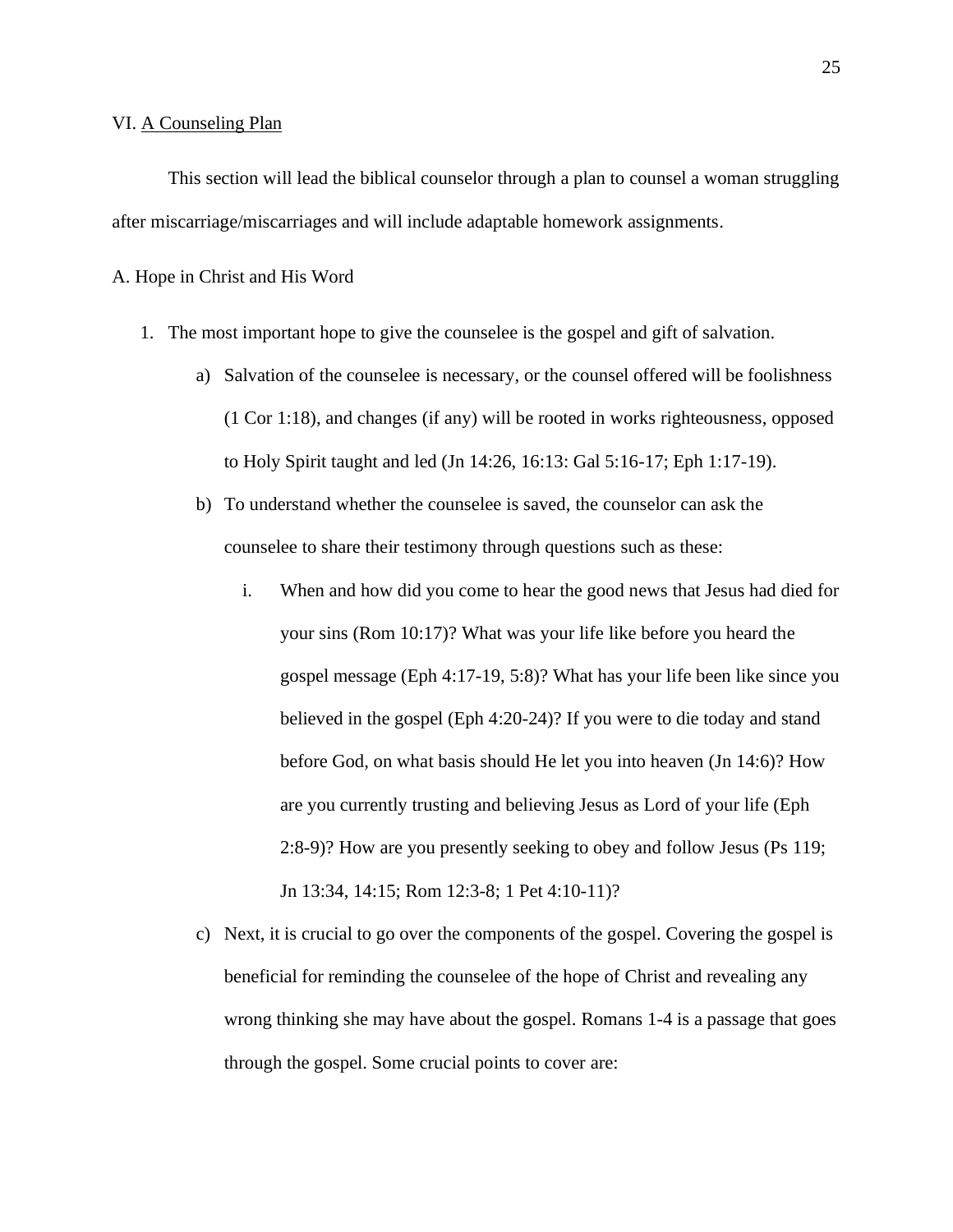- i. God as righteous creator  $(Rom 1:18-23)^{101}$
- ii. The problem of sin and God's judgment  $(Rom 1:21-3:20)^{102}$
- iii. The good news (salvation through Christ) (Rom  $3:21-31$ )<sup>103</sup>
- iv. Faith by grace and repentance (Rom 4, Rom  $6$ ).<sup>104</sup>
- d) As homework, it would be beneficial to assign Romans 1-4 and these questions:
	- i. Who has made us, and to whom are we accountable? $105$
	- ii. What is our problem? In other words, are we in trouble, and why? $106$
	- iii. What is God's solution to our problem? $107$
	- iv. How do I come to be included in salvation? What makes this good news for me and not just someone else? $108$

2. Three areas of challenge to miscarriage grief can be a sense of isolation, dashed hopes, and the human body's fragility. Christ can relate to these challenges, and therefore is our greatest hope and comfort (Heb 4:14-16).

a) The woman who has miscarried may feel alone in her trial and grief. Jesus experienced a sense of loneliness (Is 52:14, 53:3; Matt 27:46; Jn 17:5).

- <sup>104</sup> Ibid., 71-84.
- <sup>105</sup> Ibid., 31.
- <sup>106</sup> Ibid.
- <sup>107</sup> Ibid.
- $108$  Ibid.

<sup>101</sup> Greg Gilbert, *What is the Gospel?* (Wheaton, Illinois: Crossway, 2010), 37-45.

<sup>&</sup>lt;sup>102</sup> Gilbert, What is the Gospel, 47-58.

<sup>103</sup> Ibid.,59-70.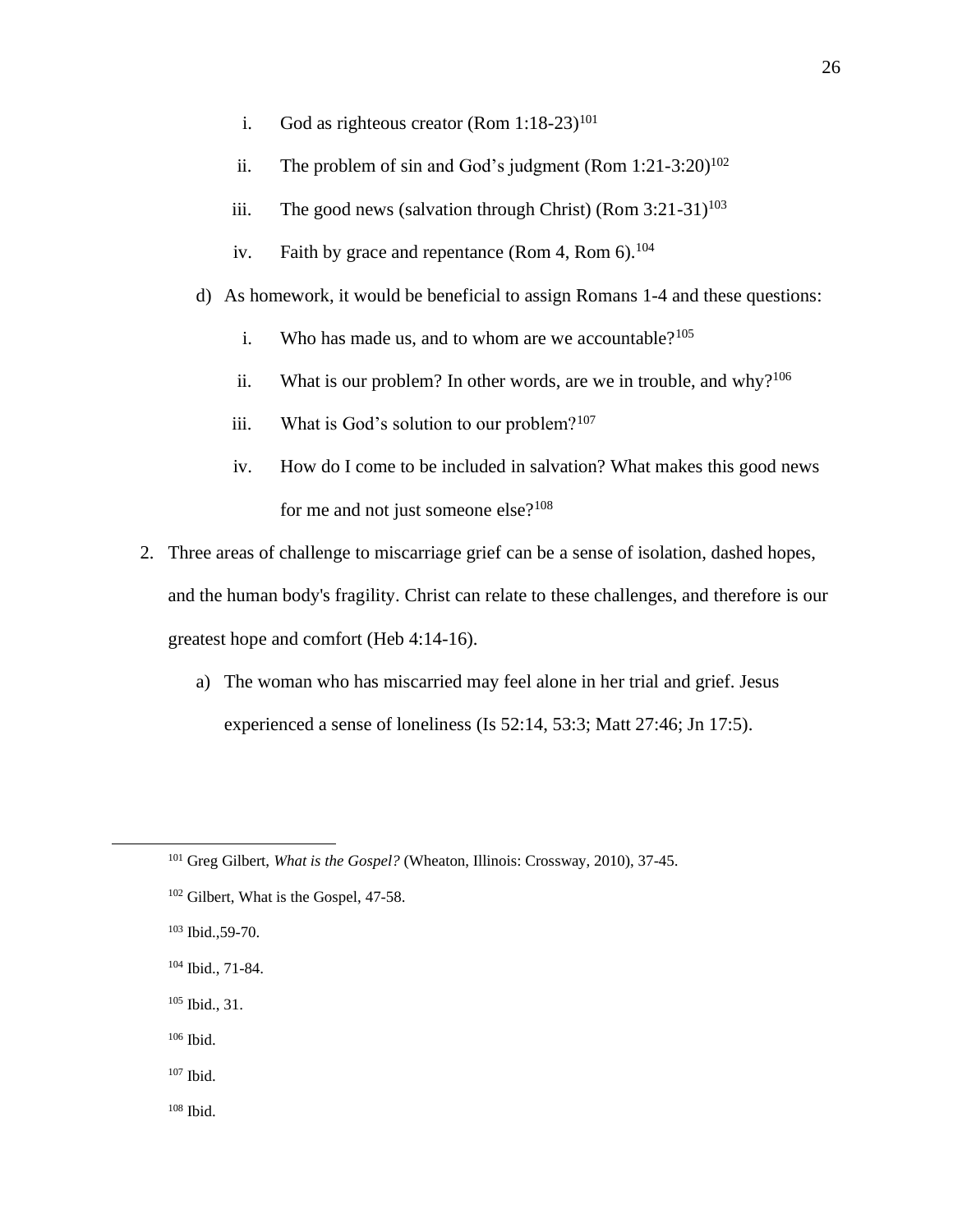- b) Disappointment is common with miscarriage. Jesus knows disappointment (even though He is all-knowing) (Gen 3; Lk 22:31-34, 45; Jn 13:21.
- c) A woman can experience frustration with the fragility of the human body (hers and her deceased baby). Jesus experienced the weakness of the human body (Matt 4:2, 11; Lk 8:23, 23:26, 46; Jn 4:6; 19:28).
- d) Homework could have the counselee complete the following:
	- i. From the three challenges discussed in the session, please list from greatest to least which are nagging you the most: Loneliness/isolation, dashed hopes/disappointment, and weakness of the human body. Please indicate why you have listed these challenges in the order you have. This assignment helps the counselor gather data on what immediate challenges should be dealt with first.

### B. Addressing the Heart

The trial of miscarriage can be a disheartening time in the life of a woman. Addressing the counselee's heart must be done with careful consideration of timing (Prov 25:11) and with great compassion, love, and care.

# 1. Grief

a) Grief should be seen as a natural reaction to miscarriage. Miscarriage is the death of a child (Ps 139:14-16; Jer 1:5). There are many scriptural examples of grief over a child's loss (Gen 37:29-35; 2 Sam 12:15-23; Mk 5:21-24, 35-43). Weeping, wailing, fasting, tearing clothes, inability to be comforted, and a sense of helplessness are normal reactions to miscarriage.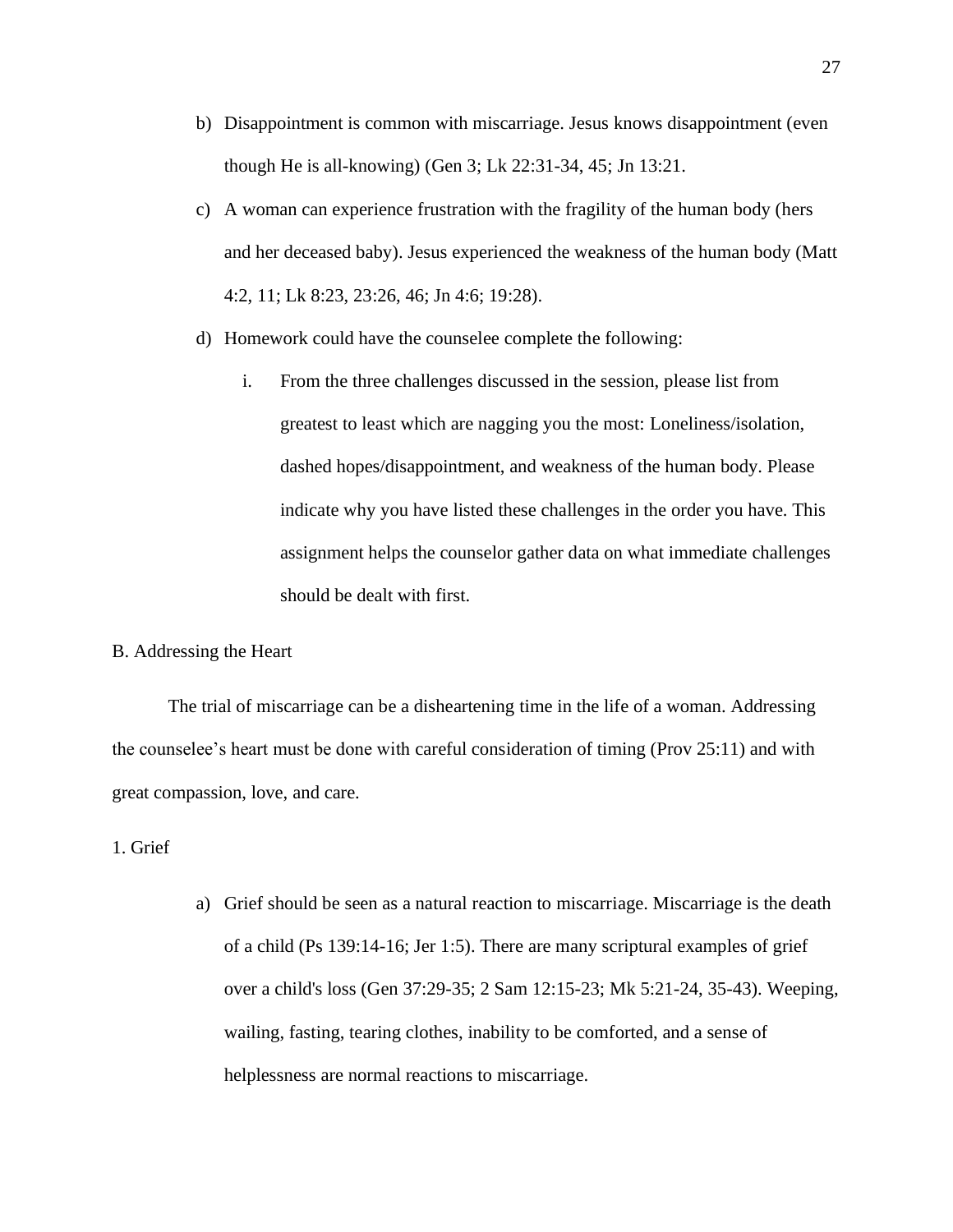- b) A simple assignment to extend comfort through God's Word is to have her write out Psalm 34:18 on cue cards. She should put to memory this verse. In addition, she can post her cue cards in key areas as a reminder of God's faithfulness.
- c) As believers, we can find comfort in knowing that through suffering, we may come to a more intimate knowledge of who Christ is (Phil 3:7-10). In addition, Hebrews 4:14-16 tells us that Christ is our sympathetic High priest, who knows firsthand about our weakness. It may be helpful to have the counselee study various passages about the sufferings of Christ and assign her to write out a prayer of thanks for the sufferings of Christ and an acknowledgment of wanting to draw nearer to Christ during her current period of grief.

# 2. Shame/ Guilt

- a) A common concern for women after having a miscarriage is whether they had a hand in the death of their child. Where there is shame or guilt, teaching on God's sovereignty over the womb and sustaining of life, combined with His attributes of love, wisdom, and goodness are helpful (Gen 16:2; Jdg 13:3; 1 Sam 1:5, 20; Lk 1:13; Ps 139:13-16; Jer 1:5; Acts 17:25-28).
- b) Have the counselee study Psalm 139 throughout the week. Then have her answer questions (each day) that have her draw out the concepts of God's sovereignty, providence, love, wisdom, and goodness in human formation and life. This assignment helps the counselee understand how God's love, wisdom, and goodness interact with his sovereignty in her trial for her good.
- 3. Despair, Bitterness, and Worry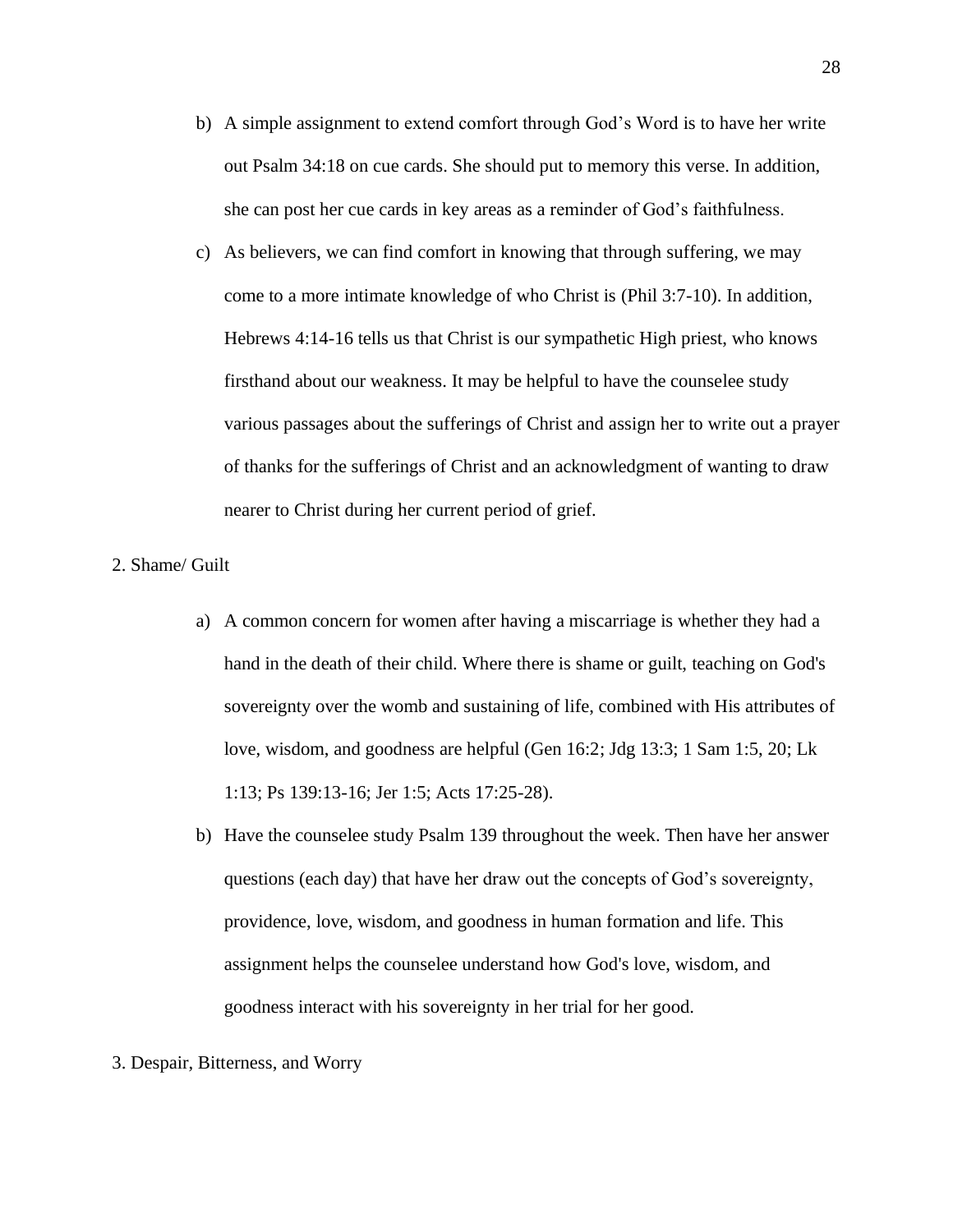- a) Next, the counselor can focus on specific remaining heart issues.
	- i. The despairing woman should be encouraged to set her trust and hope in Christ and to seek satisfaction in eternal things (Ps 1; Jer 17:5-10; 1 Pet 1:3-6; 2 Cor 4:16-18). The above passages could be assigned with questions to draw out where she has placed her trust and hope and renew her thinking in the truths of Scripture.
	- ii. The woman struggling with bitterness would benefit from a study on God's attributes. Studying one attribute (along with corresponding Scriptures) per week will help begin the process of combating false assumptions about God's motive in her suffering (Rom 5:8; Is 40:13-14; 1 Cor 2:16; Ps 52:1; Nahum 1:7; 1 Jn 4:14).
	- iii. The woman feeling out of control and ridden with worries would benefit from a study on trusting God. While she is powerless to control her circumstances and future, God is in complete control. A study on Matthew 6:25-34 would help set her mind on God's kingdom and righteousness. A practical component to this assignment would be to have her choose a way to serve and minister to others within her church body and put it into action.
- C. Healing in God's Purposes for Trials

1. God's loving activity in our lives is so great that He has purposes for a trial that seems as senseless as a miscarriage. The counselee will be greatly encouraged in learning and practicing some of these purposes.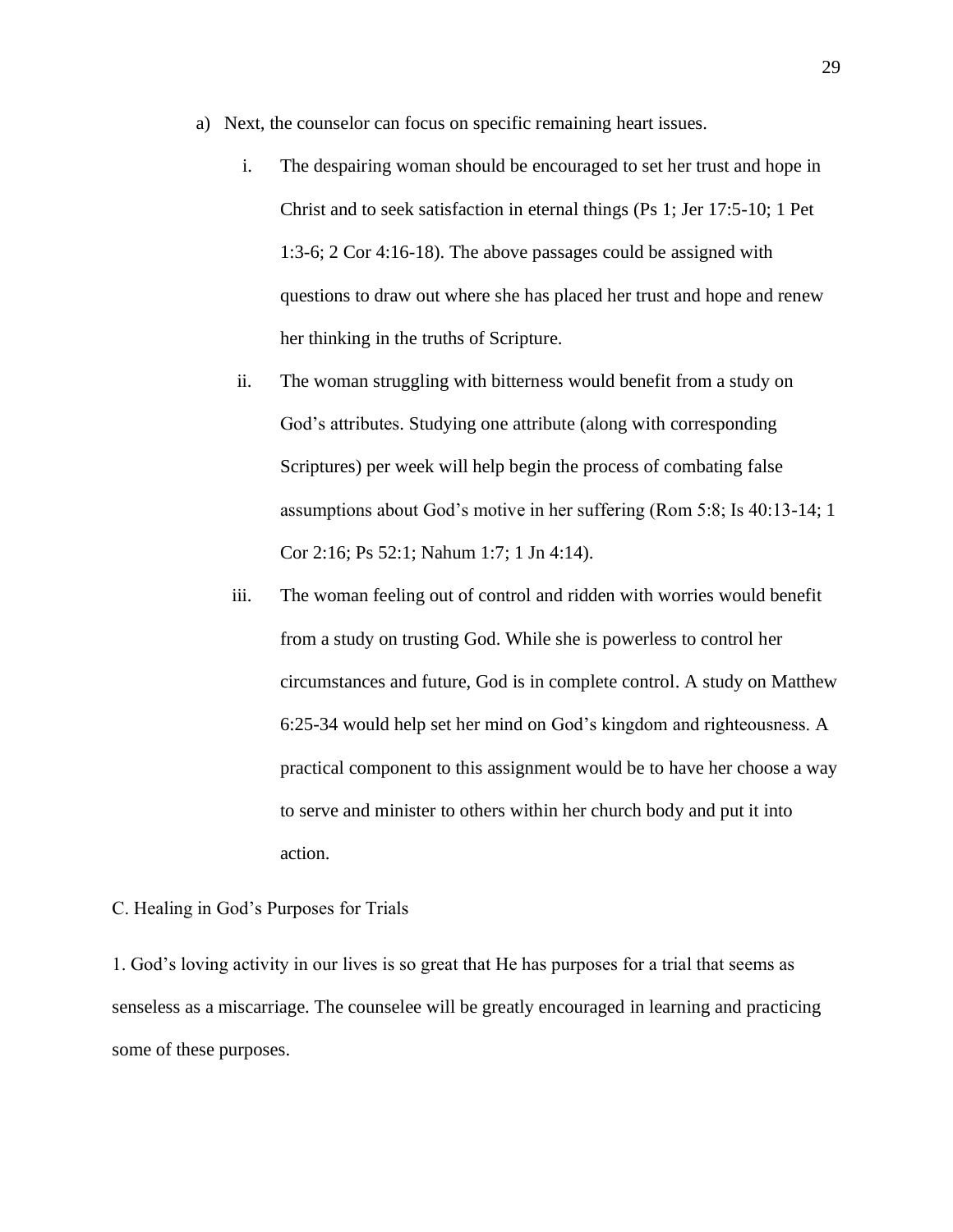- a) Production of good (Rom 8:23); Sanctification (Ps 119:71; Jn 15:2; Jam 1:2-3); Deepening of trust and dependence on God (Duet 8:2-3; Job 42:5); Increased perseverance (Rom 5:3; Jam 1:3); Identifying with Christ (Phil 3:10); Intimate knowledge of God (Ps 23:42; 61:62); Advancement of the gospel (Phil 1:12)
- b) Homework that will assist in understanding the purposes of trials and encourage spiritual growth could look something like the following:
	- ii. Each day complete the following tasks: $109$ 
		- Write out what your present trial is (generally and specific to the day). Then list at least five ways God may be at work in your trial.
		- Romans 8:28 says, "For we know that for those who love God all things work together for good, for those who are called according to his purpose." With this verse in mind, list some good things that might come from God working in your trial.
		- List opportunities God may be giving you to minister to others through your trial and share the gospel in word and deed, then list ways God is glorified if you take the opportunities he gives you.

2. The counselee nears graduation from counseling when she has gained significant independence in regular study of the Scriptures and prayer. In addition, she should be thinking biblically about her loss and suffering and viewing her trial as an opportunity to grow in Christlikeness. Finally, she should be purposefully serving and ministering to others within her church body.

<sup>&</sup>lt;sup>109</sup> The ideas of the assignment have been adapted from Adams, How to Handle Trouble, 1-60.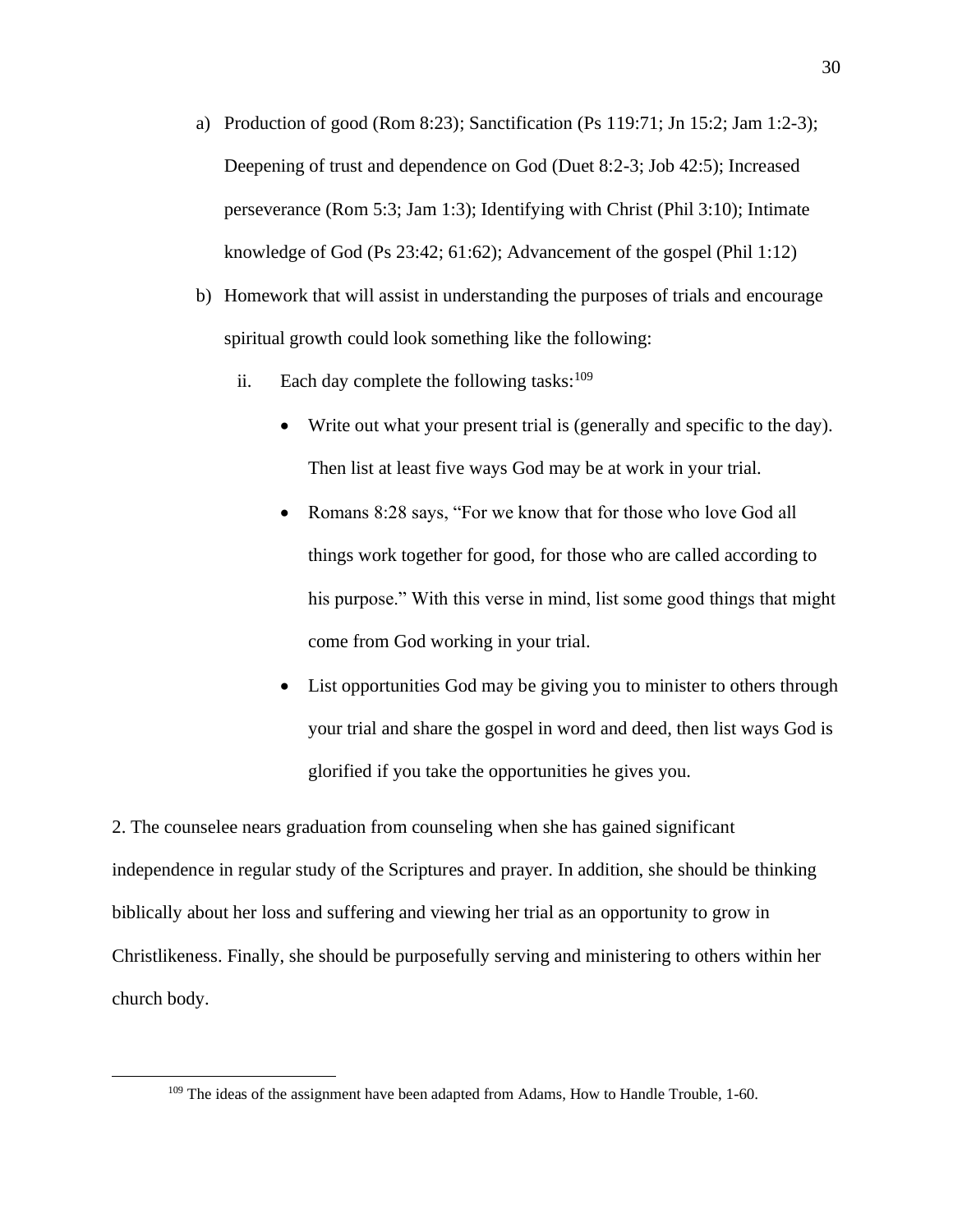### VII. Conclusion

A. A woman can glorify God in her suffering caused by miscarriage by looking to Christ as her Savior, taking comfort in the sufferings of Christ, and aligning her thoughts and beliefs with the attributes of God and truths of Scripture. Further, she should desire Christ alone and view trials as an opportunity to grow in Christlikeness.

B. This thesis aims to seek from the Scriptures how a woman can think and respond to miscarriage in a way that would glorify God. It then seeks to put together a counseling plan to direct women to the hope of Christ, deal with heart issues, and think rightly about trials and their purpose.

- 1. Unique components to miscarriage grief are identified as isolation, dashed hopes, and uniqueness of physical circumstances. While a woman who miscarries may be tempted to think no one can relate to these unique factors in her suffering, we discovered that Christ experienced all these things during His life on earth.
- 2. The loss of a baby in utero can be minimized by societal and cultural factors impacting perceptions of unborn life and grieving length and style. Miscarriage suffering can be trivialized through insensitive reactions of others and differing grief styles between men and women. We came to see through Scripture that life in the womb is life indeed and that grief over the loss of a child in the womb is an appropriate response.
- 3. Common responses to miscarriage are sadness accompanied by peace, despair, bitterness, and worry. We saw through Scripture that one's response to miscarriage is directly a result of the desires of her heart and fueled by her thoughts and beliefs.
- 4. A diagnosis of MDD is most commonly given to women who have experienced miscarriage. MDD in the case of miscarriage is treated through talk therapies such as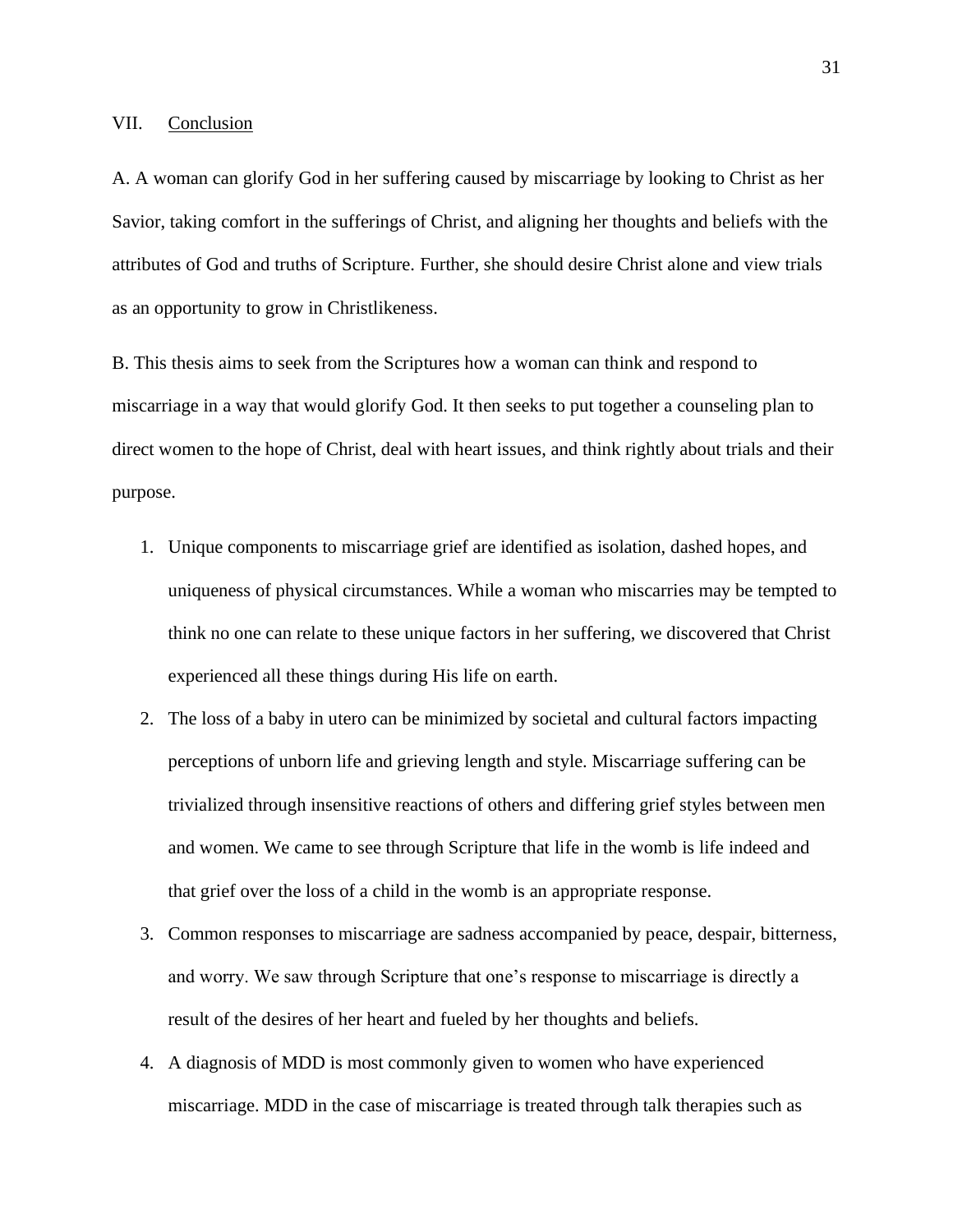CBT, IPT, and TRS. These therapies seek to reconstruct destructive thinking, improve interpersonal relationships, and rewrite the reproductive story with a hopeful ending. We came to see that these therapies were void of the gospel, true healing, addressing the worship of the heart, and hope (among many other things).

- 5. The eternal destiny of babies, the sovereignty and providence of God, God's love, wisdom, goodness, and the cross were identified as essential theologies to understand when looking at the trial of miscarriage. We came to see that through salvation, mothers will spend eternity with their lost baby. We also came to see how in God's love, wisdom, and goodness, He ordains trials for the good of His children and to fulfill His purposes.
- 6. Despair can be rooted in trusting and hoping on earthly things. Bitterness is rooted in selfish desires allowed to rule within the heart, replaying hurtful events in one's mind, and entertaining self-pitying thoughts. Worry is rooted in a heart storing treasures on earth. We learned that despair is uprooted by trusting Christ and hoping for eternal things. Bitterness is uprooted by putting off selfish desires and putting on a desire for God's glory and plan along with meditating on Scriptural truths. Worry is done away with when we first seek the kingdom of God and His righteousness and grow closer to Christ.
- 7. Finally, a plan to counsel a woman going through the trial of miscarriage along with homework assignments was given. This plan includes pre-counseling, addressing heart issues, and biblical thinking on trials and their purposes.

C. God's Word is saturated with the answers to every aspect of miscarriage grief. A woman of God can expect to find healing, hope, and life change by seeking to set her heart on Christ through right thinking and believing taught in the sufficient Word of Christ.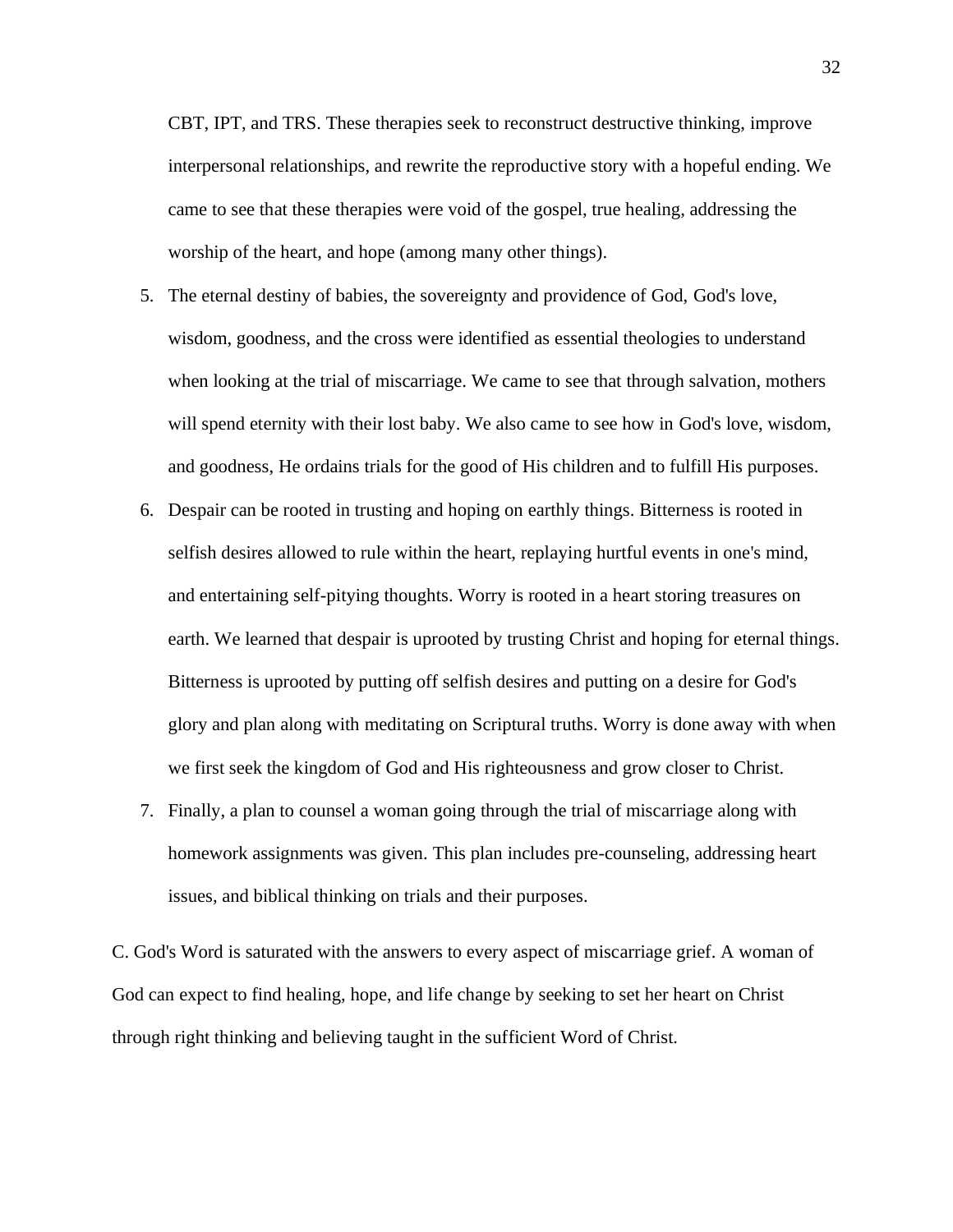## **Bibliography**

Adams, Jay. *How To Handle Trouble*. Phillipsburg, New Jersey: P&R Publishing, 1982.

- Asher, Marshall and Mary Asher. *The Christian's Guide to Psychological Terms*, 2nd ed. Bemidji, Minn.: Focus Pub., 2014.
- Bridges, Jerry. *Trusting God*. United States of America: NavPress, 2008.
- Eareckson Tada, Joni and Steven Estes. *When God Weeps: Why Our Suffering Matters to the Almighty.* Grand Rapids, Michigan: Zondervan, 1997.
- Gilbert, Greg. *What is the Gospel?* Wheaton, Illinois: Crossway, 2010.
- Green, Stephanie. *Miscarriage: You Are Not Alone*. Greensboro, NC: New Growth Press, 2014.
- Horwitz, Allen V. and Jerome C. Wakefield. *The Loss of Sadness: How Psychiatry Transformed Normal Sorrow Into Depressive Disorder*. New York: Oxford University Press, 2007.
- Hutto, Jessalyn. *An Inheritance of Tears: Trusting the Lord of Life When Death Visits the Womb*. Minneapolis, Minnesota: Cruciform Press, 2015.
- Jaffe, Janet. "Reproductive Trauma: Psychotherapy for Pregnancy Loss and Infertility Clients from a Reproductive Story Perspective." *Psychotherapy* 54, no.4 (2017): 380-385. http://dx.doi.org/10.1037/pst0000125.
- Johnson, Jennifer E., Ann Back Price, Jennifer Chienwen Kao, Karen Fenandes, Robert Stout, Robyn L. Gobin, & Caron Zlotnick. "Interpersonal Psychotherapy (IPT) for Major Depression Following Perinatal Loss: a Piot Randomized Controlled Trial." *Women's Mental Health* 19 (2016): 849-859. doi:10.1007/s00737-016-0625-5.
- Jones, Robert D. *Uprooting Anger: Biblical Help For A Common Problem*. Phillipsburg, New Jersey: P&R Publishing, 2005.
- Kohlenberger III, John R., and James A. Swanson. *The Strongest Strong's Exhaustive Concordance of the Bible*. Grand Rapids, Michigan: Zondervan Publishing, 2001.
- Lambert, Heath. "Biblical Counseling and a Theology of Suffering." In *A theology of Biblical Counseling: The Doctrinal Foundations of Counseling Ministry*. Grand Rapids, Michigan: Zondervan, 2016.
- MacArthur, John. *Safe in the Arms of God: Truth from heaven about the death of a child*. Nashville Tennessee: Thomas Nelson, Inc., 2003.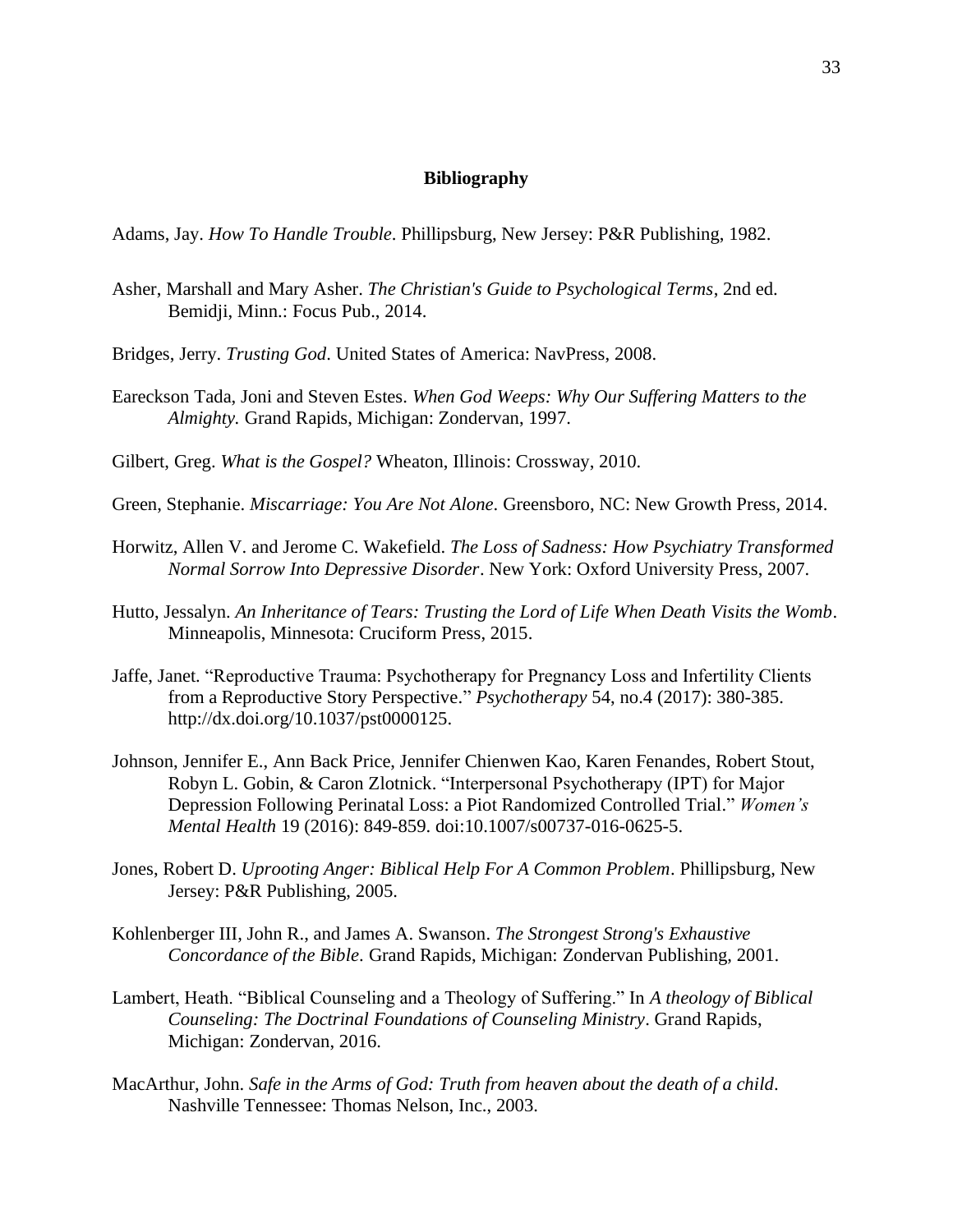Miscarriage Association. *Your Feelings After Miscarriage*. Wales, New England: 2020.

- Murkoff, Heidi and Sharon Mazel. *What to Expect When You're Expecting*, 5<sup>th</sup> ed. New York: Workman Publishing, 2016.
- Nynas, Johnna, Puneet Narang, Murali K. Kolikonda, and Steven Lippmann. "Depression and Anxiety Following Early Pregnancy Loss: Recommendations for Primary Care Providers." *Prim Care Companion CNS Disord* 17, no. 1 (January 2015): doi:10.4088/PCC.14r01721.
- Pink, A.W. *The Attributes of God*. The United States of America: CreateSpace Independent Publishing Platform, 2017.
- Powlison, David. *Worry: Pursuing a Better Path to Peace*. Phillipsburg, New Jersey: P&R Publishing, 2004.
- Priolo, Lou. *Bitterness: The Root That Pollutes*. Phillipsburg, New Jersey: P&R Publishing, 2008.
- "Psychology Today." accessed October 23, 2021. https://www.psychologytoday.com/ca/basics/cognitive-behavioral-therapy.
- "Psychology Today," accessed October 25, 2021, https://www.psychologytoday.com/us/therapytypes/interpersonal-psychotherapy.
- Trepal, Heather C., Suzanne Gibson Semivan, and Mary Caley-Bruce. "Miscarriage: A Dream Interpreted." *Journal of Creativity in Mental Health* 1, no. 3/4 (2005): 155-171. doi:10.1300/J456v01n03\_10.
- Tripp, Paul David. *Instruments in the Redeemer's Hands: People in Need of Change Helping People in Need of Change*. Phillipsburg, New Jersey: P&R Publishing, 2002.
- Vance, Teske. *Embracing Hope: Comfort and Encouragement after Miscarriage*. Focus on the Family, 2017.
- Viars, Stephen. *Overcoming Bitterness: Moving from Life's Greatest Hurts to a Life Filled with Joy*. Grand Rapids, Michigan: Baker Publishing, 2021.
- Wayne, Grudem. *Systematic Theology: An Introduction to Biblical Doctrine*. Grand Rapids, Michigan: Zondervan, 2000.
- Welch, Edward T. *Blame It on the Brain: Distinguishing Chemical Imbalances, Brain Disorders, and Disobedience*. Philipsburg, NJ: P&R Publishing, 1998.